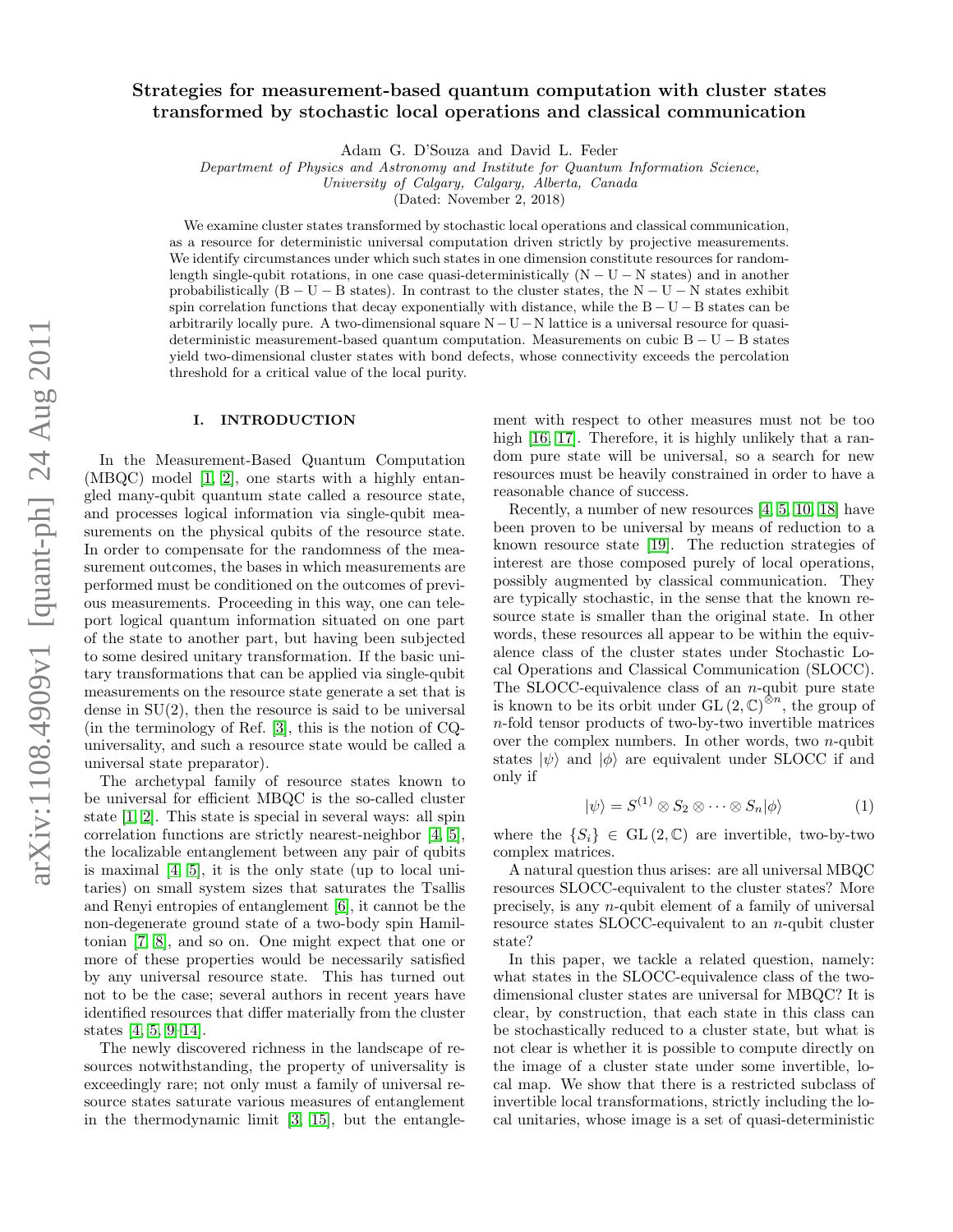resources for MBQC, where in general the computation is of random length and 'repeat-until-success' strategies must be employed (c.f. Refs. [\[5,](#page-14-4) [18\]](#page-15-4)). In particular, we identify two types of SLOCC operators whose action can in certain cases preserve the usefulness of the cluster state as a resource. The first type, which we call N-type operators, comprises those operators that preserve the relative norms of the computational basis states. The second type, called B-type operators, are those that preserve their orthogonality (i.e. are in a sense basis-preserving).

In particular, we show that when N-type operators act on alternating qubits in a 1D cluster state, the state remains a quasi-deterministic resource for single-qubit rotations. We refer to such 1D states as N−U−N chains. In contrast to the cluster state, the number of measurements required to implement an arbitrary single-qubit rotation with an  $N - U - N$  chain is random rather than fixed. Furthermore, the state exhibits non-zero spin-spin correlations that decay exponentially with distance. These properties are shared by other resources previously appearing in the literature [\[4,](#page-14-3) [10,](#page-14-9) [20, 20\]](#page-15-6), notably those based on the so-called AKLT model [\[21,](#page-15-7) [22\]](#page-15-8). We also how 1D  $N - U - N$  chains can be coupled together to produce a quasi-deterministic 2D resource for universal MBQC.

Next, we show that when B-type operators act on alternating qubits in a 1D cluster state, the result is in general a probabilistic resource for single-qubit rotations. We call these states  $B - U - B$  chains. We find that under a restricted subset of B-type operators, the three-dimensional analogs of  $B-U-B$  chains constitute quasi-deterministic resources for MBQC under strictly projective measurements. A similar result was exhibited in Ref. [\[15\]](#page-15-1), in which a 2D cluster state deformed by B-type operators was shown to be reducible to a percolated 2D cluster state [\[23\]](#page-15-9) by the action of three-element POVMs. The B−U−B states have the interesting property that each qubit can be arbitrarily locally pure, or alternatively that an individual qubit can be arbitrarily weakly entangled with the rest of the state, as measured by the von Neumann entropy of entanglement. Like the cluster states, they also exhibit vanishing long-range correlations, with no spin-spin correlation functions beyond second-nearest-neighbor surviving.

The structure of the paper is as follows: in Section [II,](#page-1-0) we briefly review the theory of measurement-based quantum computation using cluster states, and introduce the various definitions and notation used in the technical part of this paper. In Section [III,](#page-3-0) we describe the effects of invertible local operators acting on a cluster state on the class of linear transformations that can be logically implemented via adaptive single-qubit measurements on this new state, and outline some strategies for dealing with these effects. In Section [IV,](#page-9-0) we provide explicit examples of some structures of SLOCC-transformed cluster states that are universal for either probabilistic or deterministic single-qubit rotations or full MBQC. Finally, in Section [V,](#page-13-0) we discuss the relationship of our resource states

with previously known quasi-deterministic resources, and outline the prospects of identifying hitherto unknown resource states by this method.

#### <span id="page-1-0"></span>II. BACKGROUND

An n-qubit cluster state can be defined in terms of the stabilizer formalism  $[24]$  as the unique *n*-qubit pure state  $|Cl_n\rangle$  satisfying the *n* conditions

<span id="page-1-1"></span>
$$
X_i \bigotimes_{j \in \mathcal{N}(i)} Z_j |Cl_n\rangle = |Cl_n\rangle, \tag{2}
$$

where  $i \in \{1, \ldots, n\}$  labels a qubit,  $\mathcal{N}(i)$  denotes the spatial neighbourhood of qubit i, and  $X_i$  and  $Z_i$  denote the standard single-qubit Pauli operators, given in the computational basis by

$$
X = \begin{bmatrix} 0 & 1 \\ 1 & 0 \end{bmatrix};
$$
  

$$
Z = \begin{bmatrix} 1 & 0 \\ 0 & -1 \end{bmatrix},
$$

acting on qubit i. Alternatively, the cluster state can be identified as the result of a dynamical process in which

- 1. *n* qubits are initialized in the state  $|+\rangle^{\otimes n}$ , where  $|+\rangle \equiv \frac{1}{\sqrt{2}}$  $\frac{1}{2}$  (|0) + |1)) is the +1-eigenstate of X;
- 2. CZ entangling gates, whose action on the computational basis states is given by

$$
CZ_{i,j}|x,y\rangle_{i,j} = (-1)^{x \cdot y} |x,y\rangle_{i,j},\tag{3}
$$

are applied between each pair of neighbouring qubits  $(i, j)$ . Thus,

<span id="page-1-2"></span>
$$
|Cl_n\rangle = \prod_{\langle i,j\rangle} CZ_{i,j}|+\rangle^{\otimes n},\tag{4}
$$

where  $\langle i, j \rangle$  indicates that i and j label neighbouring qubits.

For notational convenience, define a global entangling operation on a lattice,

$$
\mathfrak{G}_{k,l} := \prod_{j=k}^{l-1} \mathbf{CZ}_{j,j+1},\tag{5}
$$

to be the tensor product of CZ gates acting between all nearest-neighbour pairs of vertices on a line with labels between  $k$  and  $l$ . Now consider a modified onedimensional n-qubit cluster state,

$$
|\mathcal{C}\mathcal{L}_{n}^{1D}\rangle' = \mathfrak{G}_{1,n}|\psi\rangle_{1}|+\rangle_{2,...,n}^{\otimes n-1}.
$$
 (6)

where the first qubit was encoded in some general pure state  $|\psi\rangle$  before the global entangling operation  $\mathfrak{G}_{1,n}$  was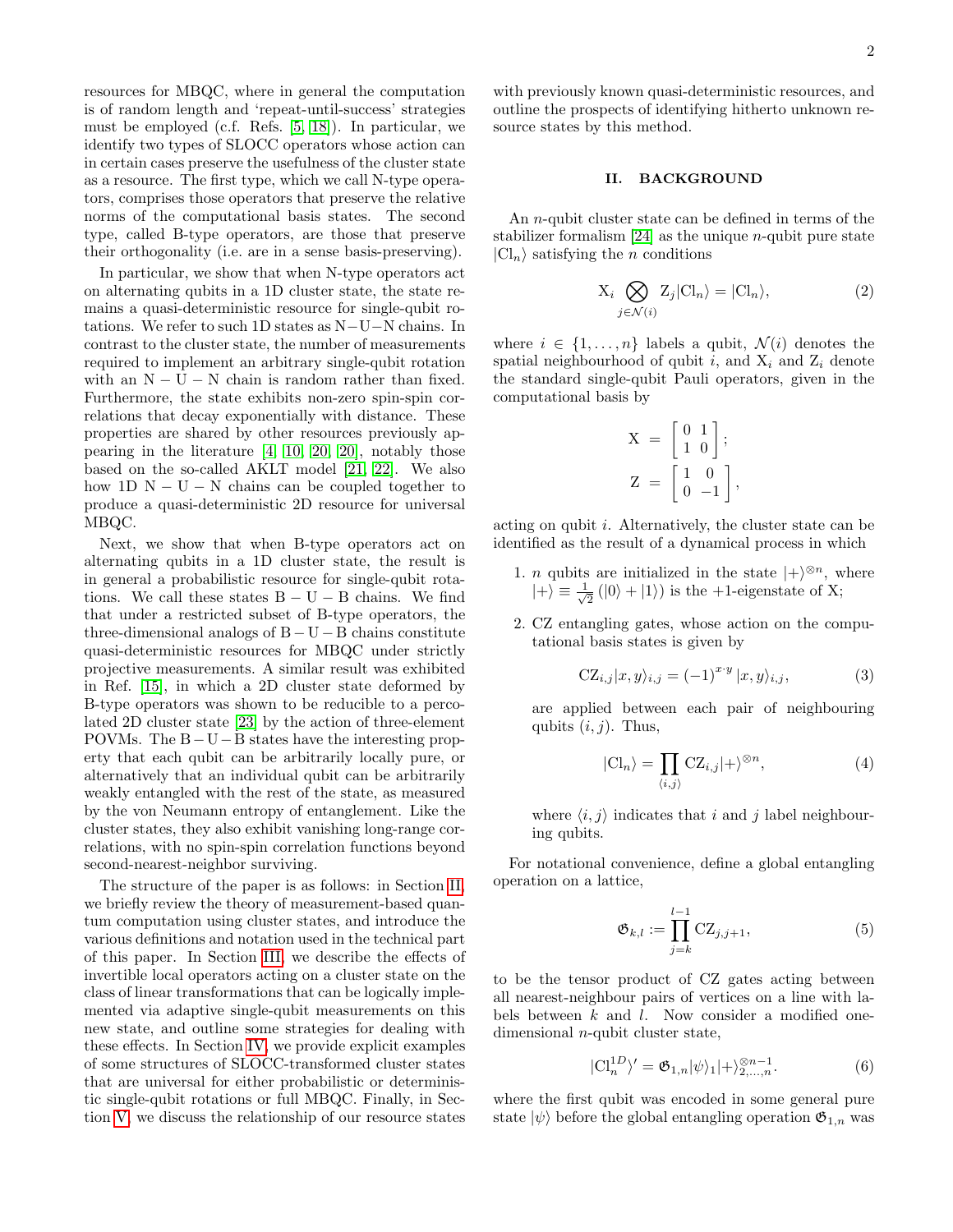performed. The effect of projectively measuring the first qubit, the one on which  $|\psi\rangle$  was initially encoded, is to teleport the quantum information corresponding to the state  $|\psi\rangle$  to the next qubit, subject to some linear transformation depending upon the basis and outcome of the measurement. To see this, assume that  $|\psi\rangle = a|0\rangle + b|1\rangle$ . We then find that

<span id="page-2-4"></span>
$$
|Cl_{n}^{1D}' = \mathfrak{G}_{2,n}CZ_{1,2}(a|0+\rangle_{1,2}+b|1+\rangle_{1,2})|+\rangle_{3,...,n}^{\otimes n-2}
$$
  
=  $\mathfrak{G}_{2,n}(a|0+\rangle_{1,2}+b|1-\rangle_{1,2})|+\rangle_{3,...,n}^{\otimes n-2}$   
=  $\mathfrak{G}_{2,n}(a|0\rangle_{1}I_{2}+b|1\rangle_{1}Z_{2})|+\rangle_{2,...,n}^{\otimes n-1}$ . (7)

Projecting the first qubit via an arbitrary rank-1 projector  $|m\rangle\langle m|$ , the state of the system (neglecting the projected qubit and overall normalization) becomes

$$
\begin{aligned}\n|\Phi\rangle &= \mathfrak{G}_{2,n} \left( a \langle m|0 \rangle I_2 + b \langle m|1 \rangle Z_2 \right) |+ \rangle_{2,...,n}^{\otimes n-1} \\
&= \mathfrak{G}_{2,n} \left( a \langle m|0 \rangle |+ \rangle_2 + b \langle m|1 \rangle |- \rangle_2 \right) |+ \rangle_{3,...,n}^{\otimes n-2} \\
&= \mathfrak{G}_{2,n} H_2 \left( a \langle m|0 \rangle |0 \rangle_2 + b \langle m|1 \rangle |1 \rangle_2 \right) |+ \rangle_{3,...,n}^{\otimes n-2} \\
&\propto \mathfrak{G}_{2,n} H_2 \left( \langle m|+ \rangle I_2 + \langle m|-\rangle Z_2 \right) |\psi\rangle_2 |+ \rangle_{3,...,n}^{\otimes n-2},\n\end{aligned}
$$

where the Hadamard operator  $H_i = (X_i + Z_i)/\sqrt{2}$ √ 2. In other words, the quantum information has been teleported to the second qubit through the linear transformation

<span id="page-2-0"></span>
$$
M = H(\langle m|+\rangle I + \langle m|-\rangle Z). \tag{8}
$$

Without loss of generality, the single-qubit state acting as the projector can be written as

$$
|m(\xi,\phi)\rangle = \cos\frac{\xi}{2}|+\rangle + e^{i\phi}\sin\frac{\xi}{2}|-\rangle \tag{9}
$$

for some  $0 \leq \xi < 2\pi$ ,  $-\pi \leq \phi < \pi$ . Thus, the linear transformation through which the quantum information is teleported can be written as

$$
M = H\left(\cos\frac{\xi}{2}I + e^{i\phi}\sin\frac{\xi}{2}Z\right). \tag{10}
$$

In the special case that  $\phi = \pm \pi$ , corresponding to  $|m\rangle$ lying on the x−y plane of the Bloch sphere, this transformation becomes the (familiar from cluster state MBQC) unitary transformation  $HR_z [\pm \xi]$ . Thus, there is an entire single-parameter family of unitary gates through which the initial state  $|\psi\rangle$  can be teleported, each corresponding to a projection of the first qubit on to some state lying in the  $x - y$  plane. This family is universal for singlequbit rotations: via four projections, corresponding to  $\xi = 0, \xi_2, \xi_3, \xi_4$  respectively, one teleports the transformation

<span id="page-2-2"></span>
$$
U(\xi_2, \xi_3, \xi_4) = HR_z [\xi_4] HR_z [\xi_3] HR_z [\xi_2] HR_z [0]
$$
  
= R\_x [\xi\_4] R\_z [\xi\_3] R\_x [\xi\_2], (11)

which is an arbitrary single-qubit unitary decomposed in terms of Euler angles.

To this point, we have not discussed how to compensate for the randomness associated with the measurements. If one were to drive the gate teleportation described above via projective measurements, measurements must be made in an orthonormal basis containing  $|m (\xi, \phi = \pi)$ . For a single qubit, this basis would be  $\mathcal{B}(\xi,\phi) = \{ |m(\xi,\phi)\rangle, |m(\xi,\phi)\rangle \},$  where

$$
|m(\xi,\phi)\rangle = \cos\frac{\xi}{2}|+\rangle + e^{i\phi}\sin\frac{\xi}{2}|-\rangle; \qquad (12)
$$

<span id="page-2-1"></span>
$$
|m^{\perp}(\xi,\phi)\rangle = \sin\frac{\xi}{2}|+\rangle - e^{i\phi}\cos\frac{\xi}{2}|-\rangle. \quad (13)
$$

,

From Eq. [\(8\)](#page-2-0), the teleported gate associated with the application of the projector  $|m^\perp\rangle\langle m^\perp|$  on the first qubit would be

$$
M^{\perp} = H \left[ \sin \frac{\xi}{2} I - e^{i\phi} \cos \frac{\xi}{2} Z \right]
$$

$$
\equiv XH \left[ \cos \frac{\xi}{2} I - e^{-i\phi} \sin \frac{\xi}{2} Z \right]
$$

where in the last step we have made use of the identity XH = HZ, and have dropped an unimportant overall phase. Once again considering the special case that  $\phi =$  $\pm\pi$ , this reduces to

$$
M^{\perp} = XHR_z [\pm \xi] = XM.
$$

The teleported gate can be summarized succinctly as follows: measuring in the basis  $\{|m\rangle, |m^{\perp}\rangle\}$  defined by Eqs. [\(12,13\)](#page-2-1) with  $\phi = \pi$ , and denoting the measurement outcome by  $m = 0$  for state  $|m\rangle$  and  $m = 1$  for  $|m^{\perp}\rangle$ , then the teleported gate is  $X^mHR_z$  [ξ]. The operator X can be thought of as a byproduct operator that occurs as a result of obtaining measurement outcome 1.

If the aim is to teleport the operator  $U(\xi_2, \xi_3, \xi_4)$  defined in Eq. [\(11\)](#page-2-2), then apparently one runs into a problem should a measurement outcome of 1 be obtained for any of the four measurements needed to teleport this gate. In fact the X byproduct operators can be pushed through the rotations because  $R_z [\xi] X = X R_z [-\xi]$ . Suppose then that one performs four projective measurements on a onedimensional cluster state, with the ith measurement being a projective measurement of qubit  $i$  in the orthonormal basis  $\mathcal{B}(\theta_i, \pi), \theta_1 = 0$  and the measurement outcome denoted  $m_i \in \{0,1\}$ . The quantum information originally situated on qubit 1 before the global entangling operation is then teleported through the gate

<span id="page-2-3"></span>
$$
M = X^{m_4}HR_z [\theta_4] X^{m_3}HR_z [\theta_3] X^{m_2}HR_z [\theta_2] X^{m_1}H
$$
  
=  $X^{m_4}Z^{m_3}X^{m_2}Z^{m_1}R_x [(-1)^{m_3+m_1} \theta_4]$   
×  $R_z [(-1)^{m_2} \theta_3] R_x [(-1)^{m_1} \theta_2].$  (14)

Comparing Eq. [\(11\)](#page-2-2) and Eq. [\(14\)](#page-2-3), the choices  $\theta_2$  =  $(-1)^{m_1} \xi_2$ ,  $\theta_3 = (-1)^{m_2} \xi_3$ , and  $\theta_4 = (-1)^{m_3+m_1} \xi_4$  make the implemented teleported gate

$$
M = X^{m_4} Z^{m_3} X^{m_2} Z^{m_1} U(\xi_2, \xi_3, \xi_4).
$$
 (15)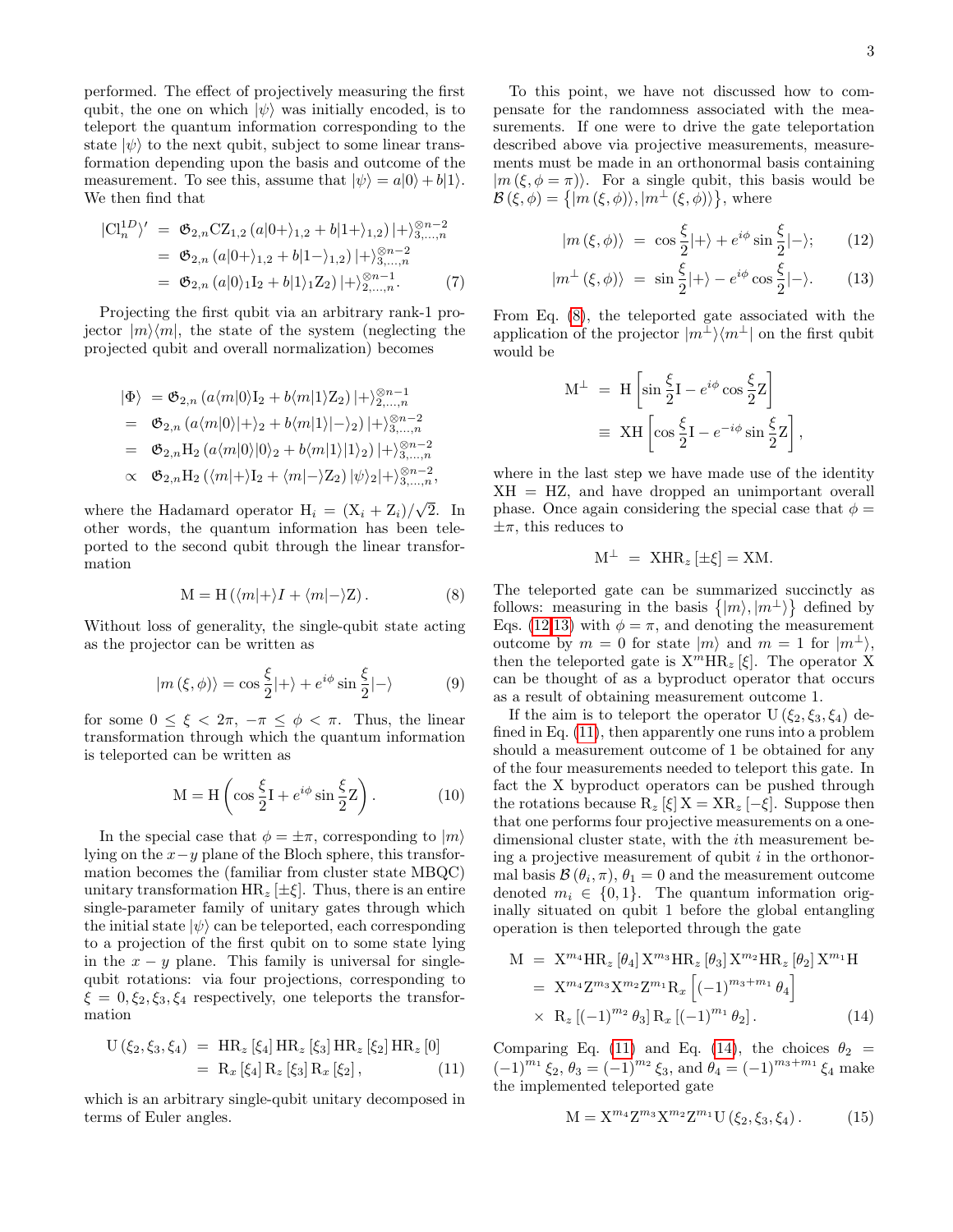Thus, any gate can be implemented by conditioning each of the last three measurement bases on the results of previous measurements, up to an overall Pauli byproduct operation. The byproduct is of no concern, as Z has no effect on computational basis states while X merely swaps them; this means that the effect of the byproduct can be taken into account simply by appropriate reinterpretation of the final measurement outcomes of the circuit, contingent on the intermediate measurement outcomes.

An equivalent description of this universal gate teleportation can be obtained within the Matrix-Product State (MPS) representation [\[4,](#page-14-3) [5\]](#page-14-4) of the one-dimensional cluster state:

<span id="page-3-1"></span>
$$
|Cl_n\rangle = \sum_{\vec{i}} A^{[1]}[i_1]A^{[2]}[i_2] \dots A^{[n]}[i_n]|i_1i_2\dots i_n\rangle, \quad (16)
$$

where  $\vec{i}$  is an n-bit string and the site matrices  $\{A^{[j]}[i_j]\}$ are all two-by-two, except for the boundaries; the  $\{A^{[1]}[i_1]\}$  are row vectors and the  $\{A^{[n]}[i_n]\}$  are column vectors. The site matrices are not unique, but it is particularly convenient if they are chosen to satisfy the relation  $\sum_{i_j} A^{[j]}[i_j] A^{[j]\dagger}[i_j] = I$  for each j, corresponding to the canonical form of the MPS [\[25\]](#page-15-11). For the left and right boundaries one obtains  $A^{[1]}[0] = \frac{1}{\sqrt{2}}$  $\frac{1}{2}\langle +|,$  $A^{[1]}[1] = \frac{1}{\sqrt{2}}$  $\frac{1}{2} \langle - |, A^{[n]}[0] = |0 \rangle$ , and  $A^{[n]}[1] = |1 \rangle$ ; for the bulk sites  $1 \leq j \leq n$  they are  $A^{[j]}[0] = \frac{1}{\sqrt{n}}$  $\overline{2}^{\mathrm{H}}$  and  $A^{[j]}[1] = \frac{1}{\sqrt{2}}$  $\frac{1}{2}$ HZ =  $\frac{1}{\sqrt{2}}$  $\frac{1}{2}$ XH. The 'always-on' operator H is teleported on each measurement of a qubit, and the X gate serves as the byproduct operator. In general, an MPS state is a universal resource for measurement-based single-qubit gate teleportation (a 'computational wire') if the bulk site matrices can be chosen to be proportional to unitaries [\[18\]](#page-15-4). In this case they can be written as  $A^{[j]}[0] = \frac{1}{\sqrt{2}} W$  and  $A^{[j]}[1] = \frac{1}{\sqrt{2}} W R_z(\phi)$  with  $W \in SU(2)$  and  $\phi \in \mathbb{R}$ .

In the context of the calculations presented in the next two sections, it is worth pointing out that there are two special features associated with the projective singlequbit measurements on one-dimensional cluster states presented above. The first is that the linear transformation M on the quantum state  $|\psi\rangle$  is guaranteed to be unitary; in practice, this means that the effect of such a measurement is not dependent on the input state  $|\psi\rangle$ . If the linear transformation is not unitary (for example projections of the local system outside the  $x - y$  plane, as discussed below), then there is an equivalent unitary transformation resulting in the same final state vector; however, the equivalent unitary will depend on  $|\psi\rangle$ . The second feature is that the byproduct operator resulting from measurement outcome 1 is always X. This is beneficial as X operators can be pushed through  $R_z$  operators with an easily characterized effect, as discussed above. These properties can be summarized as follows:

• **Property IA:** the teleported gate is in general of the form  $HR_z[\xi]$  where  $\xi \in \mathbb{R}$ , i.e. a unitary gate corresponding to a z-axis rotation by a real angle, followed by a Hadamard gate.

• Property IIA: the byproduct operator is always  $X \equiv R_r [\pi].$ 

The above two features do not hold for single-qubit projective measurements outside the  $x-y$  plane. In general,

- Property IB: the teleported gate is in general of the form  $HR_z[\xi]$  where  $\xi \in \mathbb{C}$ , i.e. a non-unitary gate corresponding to a z-axis rotation by a complex angle, followed by a Hadamard gate.
- Property IIB: the byproduct operator is in general  $\mathrm{R}_x[\eta]$  where  $\eta \neq \pi$  in general, i.e. an x-axis rotation not corresponding simply to Pauli X.

Another way to view this is that in  $x - y$  plane, one always teleports  $HR_z [\xi + \delta_{m,1} \pi]$  with  $\xi \in \mathbb{R}$ , whereas in any other plane, one teleports  $HR_z [\xi + \delta_{m,1} \epsilon]$  where  $\xi \in \mathbb{R}$  corresponds to the angle of the z-rotation in the desired gate, and  $\epsilon \in \mathbb{C}$  is a complex error that occurs on measurement outcome 1.

Single-qubit gates alone are not sufficient for universal computation; at least one multiqubit entangling gate is required as well. In the cluster state model, multiqubit gates are accomplished via measurement patterns on 2D structures. Logical qubits are processed by horizontal 1D wires, while entangling operations are mediated by vertical links between them. An entangling gate that is locally equivalent to controlled-NOT can be achieved by measuring a link qubit in the Y basis [\[1,](#page-14-0) [2\]](#page-14-1).

As with the case of single-qubit rotations, local Pauli byproduct operators may exist as well, depending on the measurement outcomes. As before, these byproduct operators are of no concern computationally. Thus there exists for cluster states a measurement pattern that deterministically implements a two-qubit unitary entangling gate, with any byproducts that occur being of the local Pauli type. It is not immediately clear that this will be the case for states other than the cluster state; in general, the teleported two-qubit gate may be non-unitary and the byproduct may be non-local. Any candidate resource state for MBQC must be shown to be amenable to a measurement pattern implementing some suitable twoqubit entangling gate. In Section [III,](#page-3-0) we describe some 1D structures that are resources for single-qubit rotations and then in the examples of Section [IV,](#page-9-0) we demonstrate how to perform entangling gates with natural 2D or 3D extensions of the 1D structures, and how to compensate the randomness associated the measurements.

# <span id="page-3-0"></span>III. PROJECTIVE MEASUREMENTS ON SLOCC-TRANSFORMED CLUSTER STATES

As discussed in the previous section, the distinguishing feature of MBQC with regular cluster states is that there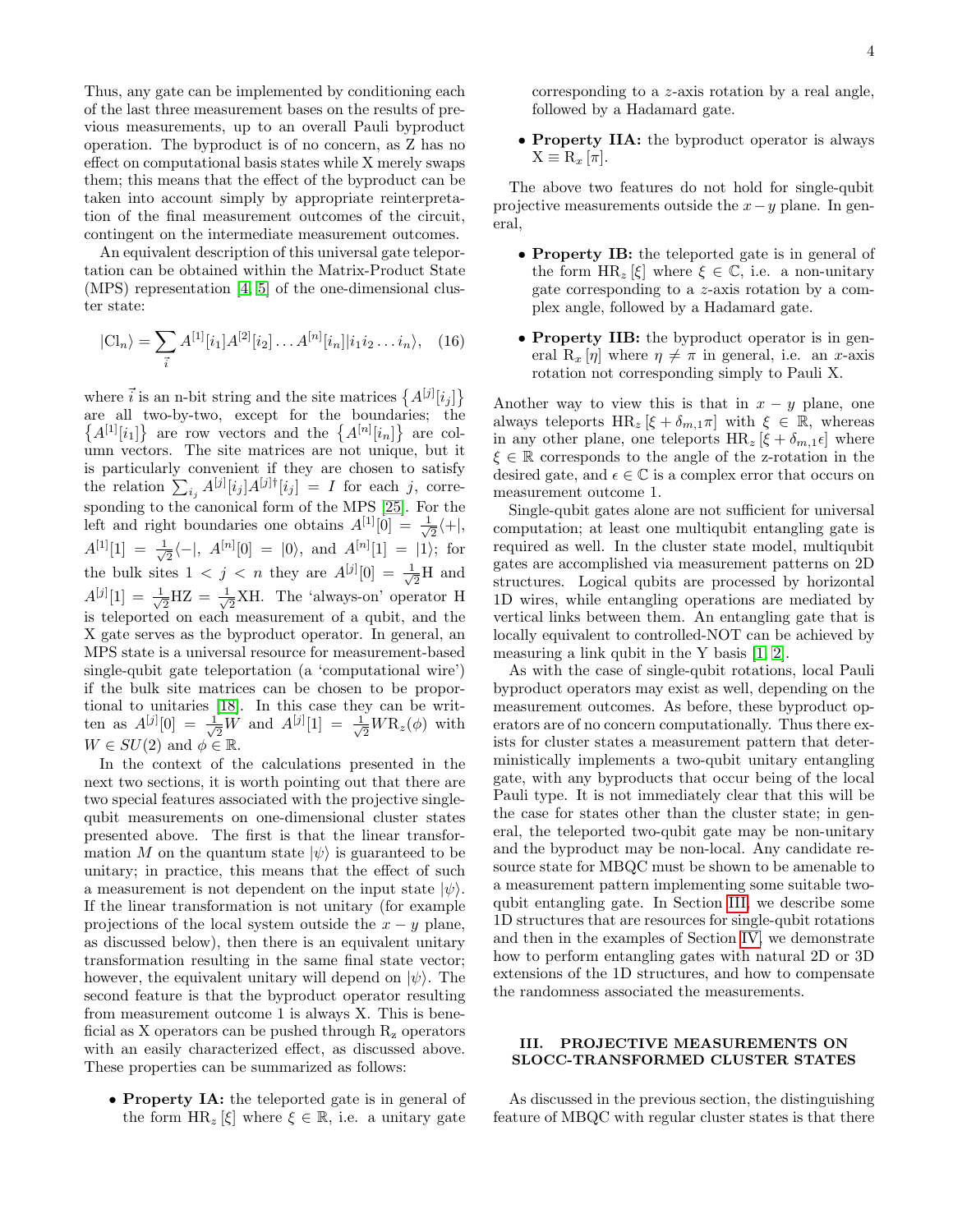exists a plane of the Bloch sphere onto which successive, adaptive, single-qubit projective measurements drive an arbitrary computation that is deterministic and of fixed length. No matter which single-qubit gate is desired, it will be implemented with certainty up to an unimportant Pauli byproduct with four measurements. For an SLOCC-transformed cluster state, it is not obvious that there exists any such plane: in general it is not possible to simultaneously satisfy both Properties IA and IIA (or for the latter any another convenient Clifford gate). A natural question to ask is then: under what circumstances can either property IA or IIA be satisfied by itself? And if only one property is satisfied, does there remain a deterministic protocol for universal quantum computation? Sec. [III A](#page-4-0) and Sec. [III B](#page-7-0) discuss the circumstances under which it is possible to independently satisfy Property IA and IIA, respectively.

# <span id="page-4-0"></span>A. Strategy I: Guaranteed Unitary Evolution

#### 1. Derivation of N-type Operators

For convenience, define

$$
\mathbf{S}_{k,l} := \bigotimes_{j=k}^{l} S_j^{(j)} \tag{17}
$$

where  $S^{(j)} \in GL(2,\mathbb{C})$ . From Eq. [\(7\)](#page-2-4), it is clear that the SLOCC-transformed cluster state encoding quantum information can be written in the form

$$
\mathbf{S}_{1,n}|\mathrm{Cl}_n\rangle' = \mathbf{S}_{2,n}\mathfrak{G}_{2,n}\left(aS_1^{(1)}|0\rangle_1\mathbf{I}_2 + bS_1^{(1)}|1\rangle_1\mathbf{Z}_2\right)|+\rangle_{2,...,n}^{\otimes n-1}.
$$
\n(18)

Following the procedure discussed in Sec. [II,](#page-1-0) applying the projector  $|m\rangle\langle m|$  to the first qubit yields the resulting state on the remaining qubits:

$$
\begin{array}{lcl} |\Phi\rangle &= \textbf{S}_{2,n} \mathfrak{G}_{2,n} \left( a \langle m | S_1^{(1)} | 0 \rangle I_2 + b \langle m | S_1^{(1)} | 1 \rangle Z_2 \right) | + \rangle_{2,...,n}^{\otimes n-1} \\ &= \textbf{S}_{2,n} \mathfrak{G}_{2,n} H_2 M_2 | \psi \rangle_2 | + \rangle_{3,...,n}^{\otimes n-2}, \end{array}
$$

where

<span id="page-4-8"></span>
$$
M_2 = H_2 \left[ \frac{\langle m | S^{(1)} | + \rangle}{\sqrt{2}} I_2 + \frac{\langle m | S^{(1)} | - \rangle}{\sqrt{2}} Z_2 \right].
$$
 (19)

The only way for this to correspond to a unitary gate is if

$$
\frac{1}{\sqrt{2}}\langle m|S^{(1)}|+\rangle = e^{i\alpha}\cos\frac{\xi}{2};
$$
  

$$
\frac{1}{\sqrt{2}}\langle m|S^{(1)}|-\rangle = -ie^{i\alpha}\sin\frac{\xi}{2},
$$

where  $0 \leq \xi < 2\pi$ , and therefore

<span id="page-4-2"></span>
$$
S^{(1)\dagger}|m\rangle = \sqrt{2}e^{-i\alpha} \left[ \cos\frac{\xi}{2}|+\rangle + i\sin\frac{\xi}{2}|-\rangle \right],\qquad(20)
$$

or equivalently

<span id="page-4-1"></span>
$$
|m\rangle = \sqrt{2} \left( S^{(1)\dagger} \right)^{-1} e^{-i\alpha} \left[ \cos \frac{\xi}{2} |+\rangle + i \sin \frac{\xi}{2} |-\rangle \right]
$$

$$
= e^{-i\alpha} \left( S^{(1)\dagger} \right)^{-1} R_z [\xi] |+\rangle. \tag{21}
$$

Eq. [\(21\)](#page-4-1) is the condition on the state  $|m\rangle$  such that measurement outcome 0 yields a unitary teleported gate. Note that there is a family of states characterized by a single parameter  $\xi$  fulfilling this condition, not including the unimportant overall phase  $\alpha$ .

To ensure that the measurement yields a unitary teleported gate independent of the measurement outcome, a similar condition must follow for the orthogonal complement  $|m^{\perp}\rangle$ . Orthogonality requires

$$
\langle m^{\perp} \vert \propto \langle - \vert R_z \left[ -\xi \right] S^{(1)\dagger}, \tag{22}
$$

and therefore

<span id="page-4-3"></span>
$$
|m^{\perp}\rangle = cS^{(1)}\mathcal{R}_z\left[\xi\right]|-\rangle\tag{23}
$$

for some constant  $c \in \mathbb{C}$ . Repeating the procedure that led to Eq. [\(20\)](#page-4-2), but with  $|m^{\perp}\rangle$  instead of  $|m\rangle$ , one obtains

<span id="page-4-4"></span>
$$
S^{(1)\dagger}|m^{\perp}\rangle = \sqrt{2}e^{-i\beta}\left[\cos\frac{\xi}{2}|+\rangle + i\sin\frac{\xi}{2}|-\rangle\right].\tag{24}
$$

Substituting Eq. [\(23\)](#page-4-3) into Eq. [\(24\)](#page-4-4) yields

<span id="page-4-5"></span>
$$
\sqrt{2}e^{-i\beta}\left[\cos\frac{\xi}{2}|+\rangle+i\sin\frac{\xi}{2}|- \rangle\right] = cS^{(1)\dagger}S^{(1)}\mathcal{R}_z\left[\xi\right]|-\rangle
$$

$$
= cS^{(1)\dagger}S^{(1)}\left[\cos\left(\frac{\xi}{2}\right)|-\rangle-i\sin\left(\frac{\xi}{2}\right)|+\rangle\right].
$$
(25)

Rewriting Eq. [\(25\)](#page-4-5) in the computational basis results in the expression

<span id="page-4-6"></span>
$$
|0\rangle + e^{-i\xi}|1\rangle = c'S^{(1)\dagger}S^{(1)}(|0\rangle - e^{i\xi}|1\rangle)
$$
 (26)

for a suitably defined constant  $c'$ . Defining  $T_k :=$  $S^{(k)\dagger}S^{(k)}$  and  $T_k^{i,j} := \langle i|T_k|j\rangle$ , we can see from Eq. [\(26\)](#page-4-6) that

$$
c'\left(T_1^{0,0} - e^{i\xi}T_1^{0,1}\right) = 1; \tag{27}
$$

$$
c'\left(T_1^{1,0} - e^{i\xi} T_1^{1,1}\right) = e^{-i\xi}.\tag{28}
$$

From here, it is easily deduced that

$$
\left| T_1^{0,0} - e^{i\xi} T_1^{0,1} \right| = \left| T_1^{1,1} - e^{-i\xi} T_1^{1,0} \right|.
$$
 (29)

Making use of the Hermiticity of  $T_k$ , simple algebra yields

<span id="page-4-7"></span>
$$
T_1^{0,0} = T_1^{1,1}.\tag{30}
$$

Eq. [\(30\)](#page-4-7) above has a very simple geometric interpretation: it means that  $S^{(1)}$  must preserve the relative norm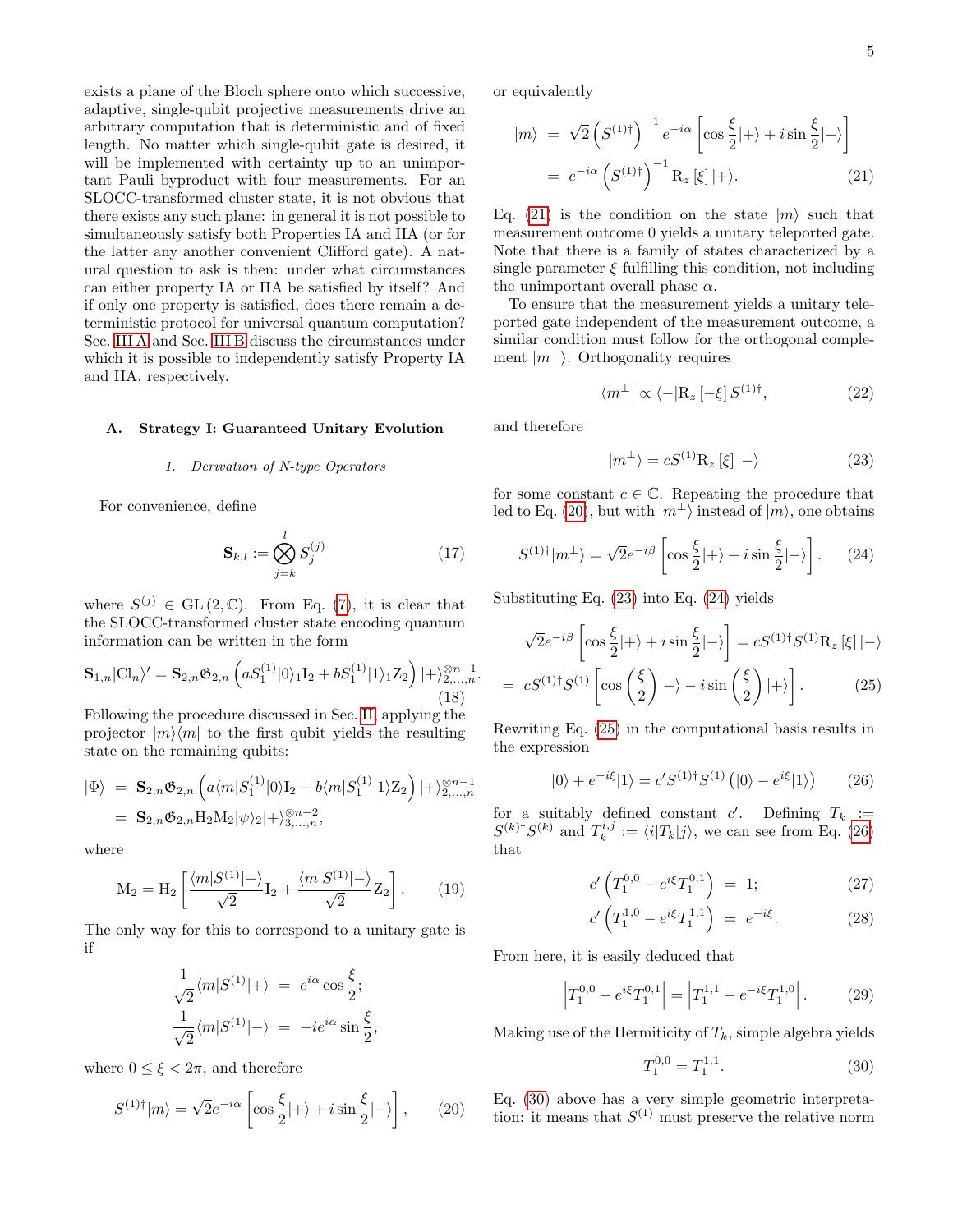of the computational basis states. There is no requirement for  $S^{(1)}$  to preserve their orthogonality, however, which means that  $S^{(1)}$  is allowed to differ quite drastically from a unitary transformation; in fact, it can be made arbitrarily close to singular, as the relative angle between the computational basis states under the transformation by  $S^{(1)}$  can be vanishingly small. We will refer to operators obeying this norm-preservation restriction as N-type operators.

**Definition III.1.** A GL $(2, \mathbb{C})$  operator S satisfying  $\langle 0|S^{\dagger}S|0\rangle = \langle 1|S^{\dagger}S|1\rangle$  is called an N-type operator.

The singular value decomposition is helpful for characterizing N-type operators. An arbitrary SLOCC operator S can be written in terms of its singular value decomposition as  $S = UDV$ , where U is an arbitrary two-qubit unitary,  $D$  is a positive-definite diagonal matrix

<span id="page-5-0"></span>
$$
D = \kappa \begin{bmatrix} \cos \theta & 0\\ 0 & \sin \theta \end{bmatrix}, \tag{31}
$$

where  $0 < \theta < \frac{\pi}{2}$ , and V is an arbitrary unitary matrix parametrized via the Euler decomposition as  $V =$  $HR_z[\alpha] R_x[\beta] R_z[\gamma], 0 \leq \alpha, \beta, \gamma < 2\pi$ , and any global phase has been absorbed into U. It is then straightforward to determine that

$$
\langle 0|S^{\dagger}S|0\rangle = \frac{1}{2}\kappa^2 (1 + \cos 2\theta \sin \alpha \sin \beta); \quad (32)
$$

$$
\langle 1|S^{\dagger}S|1\rangle = \frac{1}{2}\kappa^2 (1 - \cos 2\theta \sin \alpha \sin \beta). \quad (33)
$$

So, if S is an N-type operator, we must have  $\theta = \frac{\pi}{4}$  (in which case S is proportional to a unitary),  $\alpha = 0$  or  $\beta = 0$ . The case where  $\beta = 0$  still allows us to assume  $\alpha = 0$  without loss of generality. Doing so, the R<sub>x</sub> [β] operator can be commuted past the H to turn into a zrotation, and then absorbed into U. Thus we have the following characterization of N-type operators.

Lemma III.2. Every N-type operator S must either be proportional to a unitary operator, or of the form  $S = UDV$ , where U is an arbitrary two-by-two unitary operator, D is defined as in Eq. [\(31\)](#page-5-0) and  $V = HR_z[\gamma]$ with  $0 \leq \gamma < 2\pi$ .

It is straightforward to obtain an expression for the by product angle  $\mu'$  in the case of measurement outcome 1 in terms of the parameters  $\theta$ ,  $\gamma$  and  $\xi$  (recall that this is the degree of freedom in the measurement basis). Using Eq. [\(19\)](#page-4-8), it can easily be checked that the teleported gate when  $|m\rangle \propto (S^{\dagger})^{-1} R_z [-\xi] H |0\rangle$  is  $M = HR_z [\xi],$ and when  $|m\rangle \propto SR_z[-\xi] H|1\rangle$  is  $M^{\perp} = R_x [\mu'] HR_z [\xi],$ where the byproduct angle  $\mu'$  obeys

<span id="page-5-3"></span>
$$
\tan\frac{\mu'}{2} = \frac{1 - \cos 2\theta \cos(\gamma - \xi)}{\cos 2\theta \sin(\gamma - \xi)}.
$$
 (34)

The probabilities of the two measurement outcomes can also be easily calculated in terms of the same parameters,

and are found to be

$$
p(0) = \frac{1}{2} (1 + \cos 2\theta \cos 2\xi); \tag{35}
$$

$$
p(1) = \frac{1}{2} (1 - \cos 2\theta \cos 2\xi).
$$
 (36)

This differs from the case of gate teleportation with a perfect cluster state, where the two measurement probabilities are always exactly  $\frac{1}{2}$ . That said, the expected probability of obtaining a byproduct here, averaged over all  $\xi$ , is

$$
\langle p(1) \rangle_{\xi} = \frac{1}{2},\tag{37}
$$

irrespective of  $\theta$ . We can thus generically expect to obtain an unwanted byproduct operator that we must compensate on half of our single-qubit measurements. This point will be discussed in Sec. [IV.](#page-9-0)

### <span id="page-5-2"></span>2. Properties of N-Transformed Cluster States

Cluster states locally transformed by N-type operators can exhibit remarkably different properties from perfect cluster states. Nevertheless, as will be shown later in Sec. [IV B,](#page-10-0) they can under some circumstances serve as universal resources for MBQC of random length.

Consider for the moment the Schmidt decomposition of an *n*-qubit cluster state on some set of qubits  $V$  with respect to a bipartition separating qubit  $k$  from the rest:

<span id="page-5-1"></span>
$$
|Cl_n\rangle_{\mathcal{V}} = \frac{1}{\sqrt{2}} (|0\rangle_k |Cl_{n-1}\rangle_{\mathcal{V}\backslash k} + |1\rangle_k Z_{\mathcal{N}(k)} |Cl_{n-1}\rangle_{\mathcal{V}\backslash k}),
$$
\n(38)

where  $|\text{Cl}_{n-1}\rangle_{\mathcal{V}\backslash k}$  refers to the cluster state resulting from deleting qubit k and  $Z_{\mathcal{N}(k)}$  is the tensor product of Z operators acting on all the neighbors of k. This can be checked by verifying that this state satisfies the stabilizer conditions [\(2\)](#page-1-1). The Schmidt basis for the multiqubit component can be further decomposed if desired by the same technique. The equality of the Schmidt coefficients in Eq. [\(38\)](#page-5-1) demonstrates that any individual qubit in a cluster state has a maximally mixed local reduced density matrix, or in other words that it is maximally entangled with the rest of the cluster with respect to the von Neumann entanglement entropy. Likewise, exactly one ebit of entanglement is shared across any bipartition of the cluster state.

One effect of N-type operators is to change the local reduced density matrices of individual qubits within the state. In the canonical representation, the site matrices of the MPS representation [cf. Eq. [\(16\)](#page-3-1)] are  $A^{[j]}[0] = \frac{1}{\sqrt{2}}W = HR_z \left[ -(\gamma^{(j)} + 2\theta^{(j)}) \right]$  and  $A^{[j]}[1] =$  $\frac{1}{\sqrt{2}}W\mathbf{R}_z$  [4 $\theta^{(j)}$ ], which are both unitary. This immediately implies that the channel having these matrices as Kraus operators is unital, and like the ordinary cluster state one ebit of entanglement is shared across any bipartition. That said, the entanglement between any given qubit and the rest of the system need not be unity.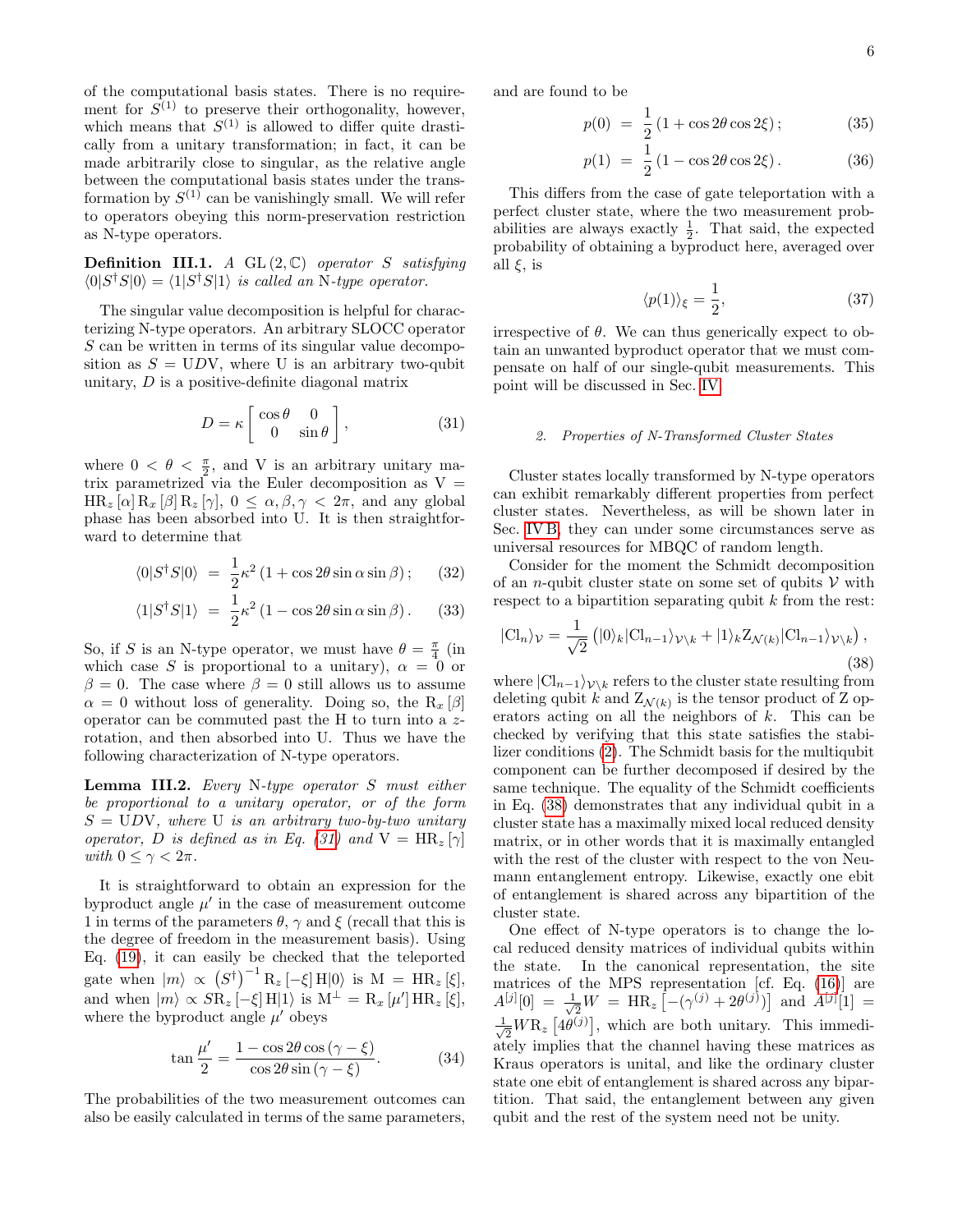Consider for example the local reduced density matrix of a qubit adjacent to an endpoint of a 1D cluster state with *n* qubits, numbered 1 to *n* from left to right. Singling out first qubit 2 and then qubit 3, this state can be written as

$$
|\mathrm{Cl}_{n}^{1D}\rangle_{1...n} = \frac{1}{\sqrt{2}} \left( |0\rangle_{2}| + \rangle_{1} I_{3} + |1\rangle_{2}| - \rangle_{1} \mathrm{Z}_{3} \right) |\mathrm{Cl}_{n-2}^{1D}\rangle_{3...n}.
$$
\n(39)

Now consider the action of an N-type operator,  $N^{(2)} =$  $DHR_z[\gamma]$  on qubit 2, where the leading U operator is dropped because it can be absorbed into the measurement basis. It is easy to check that

<span id="page-6-0"></span>
$$
N^{(2)}|\mathcal{Cl}_n^{1D}\rangle_{1...n} = \frac{1}{\sqrt{2}} \left( \cos \theta |0\rangle_2 |\Phi\rangle - i \sin \theta |1\rangle_2 |\Phi^{\perp}\rangle \right),\tag{40}
$$

where  $|\Phi\rangle$  and  $|\Phi^{\perp}\rangle$  are  $\gamma$ -dependent states for qubits  $1, 3, \ldots, n$  such that  $\langle \Phi | \Phi^{\perp} \rangle = 0$ . Thus, Eq. [\(40\)](#page-6-0) remains a Schmidt decomposition. The local reduced density matrix of qubit 2 is

$$
\rho_2 = \begin{bmatrix} \cos^2 \theta & 0 \\ 0 & \sin^2 \theta \end{bmatrix},
$$

revealing that qubit 2 is no longer maximally entangled with the rest of the state. A similar calculation can be performed for qubits further from the boundary, with qualitatively similar results.

Another property of these states is the long-range behavior of two-point correlation functions, those of the form  $C_{i,j}(\mathcal{A}, \mathcal{B}) := \langle \mathcal{A}_i \mathcal{B}_j \rangle - \langle \mathcal{A}_i \rangle \langle \mathcal{B}_j \rangle$  for some operators  $A$  and  $B$ . Two-point correlation functions of large 1D cluster states with periodic boundary conditions can be efficiently calculated using the Matrix Product State (MPS) representation. For an *n*-qubit ring, calculation of the correlation functions amounts to taking traces of products of  $n \leq 4$   $\prec$  4-dimensional matrices. Consider therefore a 1D cluster state with periodic boundary conditions (i.e. a ring), with the operation  $N^{(i)}$  acting on qubit *i*. For this state, calculations show that all two-point Pauli correlation functions vanish except for the second-nearest-neighbour correlation function  $C_{i-1,i+1}(Z, Z) = \cos 2\theta \sin \gamma$ . This is in contrast to the perfect cluster state with periodic boundary conditions, for which all two-point correlation functions identically vanish.

As another example, the relevance of which will become clear in Sec. [IV A,](#page-9-1) consider a ring with an even number of qubits, with  $N$  acting on every alternate qubit; say, the ones with even labels. In this case, the magnitude of the same two-point correlation function between odd-numbered qubits decays exponentially:

$$
|C_{1,2j+1}(Z,Z)| \sim \exp\left(-\frac{2j}{L}\right). \tag{41}
$$

The length scale L depends on  $\theta$  and  $\gamma$ . The same correlation function between pairs of qubits with at least one even label is zero. The numerically obtained behavior of



<span id="page-6-1"></span>FIG. 1: (Color online) Correlation length scale L associated with the correlation function  $|C_{1,2j+1}(Z,Z)| \sim \exp\left(-\frac{2j}{L}\right)$  for a N−U−N ring with all N-type operators identical, on a ring of 1000 qubits, as a function of the parameters of  $\gamma$  and  $\theta$ , the parameters of  $N$ . The length scale increases as  $N$  approaches the singular limit, i.e. as  $\theta$  gets close to 0 or  $\pi/2$ .

 $L$  for a ring of [1](#page-6-1)000 qubits is shown in Fig. 1 as a function of  $\gamma$  for several values of  $\theta$  between 0 and  $\pi/4$ . As can be seen from the figure, the length scale increases with decreasing  $\theta$  over this range, i.e. as the N-type operators approach the singular limit  $\theta = 0$ . The length scale is symmetric about  $\theta = \pi/4$  between 0 and  $\pi/2$ . Viewed as a function of  $\gamma$  with  $\theta$  held constant, the correlation function is convex and non-negative in  $\gamma$  over the interval from 0 to  $\pi/2$  and is symmetric about  $\pi/4$ . For  $\pi/2 \leq \gamma < \pi$ , the magnitudes behave the same way as in the previous interval, but the signs alternate. The  $γ$ -behavior is periodic with period π. We note in passing that these non-zero correlation functions provides a lower bound for the localizable entanglement [\[26\]](#page-15-12) between that pair of qubits in the state via projective measurements, with respect to the concurrence [\[27\]](#page-15-13).

Note that a number of resources for MBQC with non-vanishing long-range correlation functions have been pointed out in the literature [\[5,](#page-14-4) [10,](#page-14-9) [13,](#page-15-14) [14,](#page-15-0) [20\]](#page-15-6), based on the so-called spin-1 AKLT model [\[21,](#page-15-7) [22\]](#page-15-8). These states are quasi-deterministic resources, in the sense that measurement-based computations using these states can be made arbitrarily likely to succeed, either by reduction of the resource state to a deterministic resource or by a repeat-until-success strategy with each elementary gate requiring a random number of measurements. In Secs. [IV A](#page-9-1) and [IV B,](#page-10-0) we describe resource states called  $N - U - N$  states that are based on cluster states transformed by N-type operators; these states share the properties of quasi-determinism and non-vanishing long-range correlations.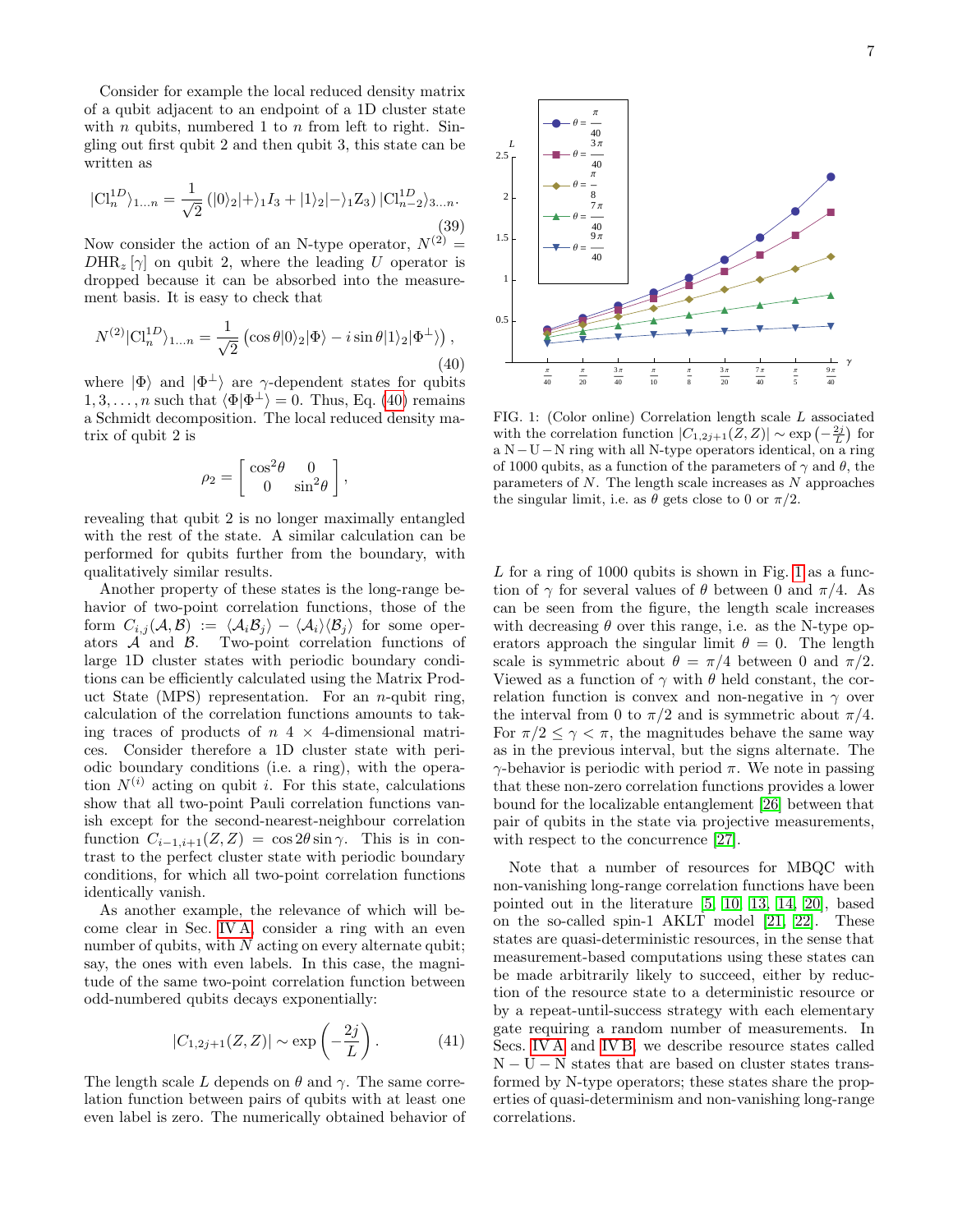### <span id="page-7-0"></span>B. Strategy II: Guaranteed Pauli Byproduct

#### 1. Derivation of B-Type Operators

Another possible strategy is to attempt to ensure that the byproduct operator is guaranteed to be Pauli-X, whether or not the teleported linear transformation is unitary. The advantage of this approach is that X has nice commutation properties through rotation operators about the z-axis, whether they be by real or complex angles, leading to the hope that the randomness inherent in the measurement process can be easily compensated.

When projectively measuring in the orthonormal basis  $\{|m\rangle, |m^{\perp}\rangle\}$ , the two possible operations that can occur are

$$
M = H\left[\frac{\langle m|S^{(1)}|+\rangle}{\sqrt{2}}I + \frac{\langle m|S^{(1)}|-\rangle}{\sqrt{2}}Z\right];\qquad(42)
$$

$$
\mathbf{M}^{\perp} = \mathbf{H} \left[ \frac{\langle m^{\perp} | S^{(1)} | + \rangle}{\sqrt{2}} \mathbf{I} + \frac{\langle m^{\perp} | S^{(1)} | - \rangle}{\sqrt{2}} \mathbf{Z} \right] \tag{43}
$$

$$
= \overline{\mathrm{XH}} \left[ \frac{\langle m^{\perp} | S^{(1)} | \mathbf{u} \rangle}{\sqrt{2}} \mathbf{I} + \frac{\langle m^{\perp} | S^{(1)} | \mathbf{u} \rangle}{\sqrt{2}} \mathbf{Z} \right]. \tag{44}
$$

Since I and Z are linearly independent, it follows that for the byproduct to be guaranteed to be proportional to Pauli-X, one must have

$$
\langle m|S|+\rangle = c\langle m^{\perp}|S|-\rangle; \tag{45}
$$

$$
\langle m|S|-\rangle = c\langle m^{\perp}|S|+\rangle, \tag{46}
$$

or equivalently,

$$
\langle m|S|0\rangle = c\langle m^{\perp}|S|0\rangle; \tag{47}
$$

<span id="page-7-1"></span>
$$
\langle m|S|1\rangle = -c\langle m^{\perp}|S|1\rangle, \tag{48}
$$

for some non-zero constant  $c \in \mathbb{C}$ . Suppose  $S = UDV$ where U is an arbitrary single-qubit unitary,  $D$  is de-fined in Eq. [\(31\)](#page-5-0), and  $V = R_z [\beta] R_x [\gamma] R_z [\delta]$ . Further suppose that  $|m\rangle = UU'|0\rangle$  and  $|m^{\perp}\rangle = UU'|1\rangle$ , with  $U' = R_z [\beta'] R_x [\gamma'] R_z [\delta']$ . The reason for the appearance of U in the definitions of  $|m\rangle$  and  $|m^{\perp}\rangle$  is to compensate for the appearance of  $U$  in the singular value decomposition of S. The only effect of the  $R_z[\delta']$  operation is to multiply the teleported gate by a global phase, so we can choose  $\delta' = 0$  in what follows without loss of generality (it remains a free parameter for the applied unitary  $U'$ ). Having done so, Eqs. [\(47-48\)](#page-7-1) can be rewritten as

$$
\langle 0|Q|0\rangle = c\langle 1|Q|0\rangle; \tag{49}
$$

<span id="page-7-2"></span>
$$
\langle 0|Q|1\rangle = -c\langle 1|Q|1\rangle, \tag{50}
$$

where we have defined

<span id="page-7-3"></span>
$$
Q := (U')^{\dagger} DV
$$
\n
$$
= R_x [-\gamma'] R_z [-\beta'] DR_z [\beta] R_x [\gamma] R_z [\delta]
$$
\n
$$
= R_x [-\gamma'] R_z [\beta - \beta'] DR_x [\gamma] R_z [\delta]
$$
\n
$$
:= R_x [-\gamma'] R_z [\delta] DR_x [\gamma] R_z [\delta];
$$
\n(52)

in the last line above we have defined  $b := \beta - \beta'$ . In the expression above,  $\gamma'$  and b are free parameters, while D,  $\gamma$  and  $\delta$  are determined by the SLOCC operator S.

Return now to the constraints, Eqs, [\(49-50\)](#page-7-2). Denoting  $Q_{ij} := \langle i|Q|j\rangle$ , one finds that  $Q_{00}/Q_{10} = -Q_{01}/Q_{11}$ . Note that neither  $Q_{10}$  nor  $Q_{11}$  can be zero; if either were zero, then the constraints would force  $Q$  and therefore  $S$ to be singular, which by assumption is not the case. This in turn means that

<span id="page-7-4"></span>
$$
Det(Q) = 2Q_{00}Q_{11}.
$$
 (53)

From the definition of  $Q$ , Eq.  $(52)$ ,

$$
\begin{aligned} \text{Det}(Q) &= \sin 2\theta; \\ 2Q_{00}Q_{11} &= \sin \gamma' \sin \gamma \left(\cos \gamma - i \cos 2\theta \sin b\right) \\ &+ \sin 2\theta \left(1 + \cos \gamma \cos \gamma'\right). \end{aligned} \tag{54}
$$

Substituting the above expressions into Eq. [\(53\)](#page-7-4) and equating real and imaginary parts gives us the two conditions

<span id="page-7-5"></span>
$$
\sin \gamma' \sin \gamma \sin b \cos 2\theta = 0; \qquad (55)
$$

$$
\cos \gamma (\sin \gamma' \sin \gamma + \cos \gamma' \sin 2\theta) = 0. \quad (56)
$$

Recall that since S is invertible, we cannot have  $\sin 2\theta =$ 0 and since S is non-unitary, we cannot have  $\cos 2\theta = 0$ . The only ways to satisfy Eq. [\(55\)](#page-7-5) are if  $\sin \gamma' \sin \gamma = 0$  or  $\sin b = 0$ . In the first case, Eq. [\(56\)](#page-7-5) immediately implies that  $\cos \gamma' \cos \gamma = 0$ , leaving b as a free parameter for our measurement basis. In the second case,  $\gamma'$  is fixed in terms of  $\theta$  and  $\gamma$ , leaving no freedom in the measurement basis we are using. Furthermore, if we choose  $\sin \gamma' = 0$ , i.e.  $\gamma' \in \{0, \pi\}$ , then the measurement basis we are using is restricted to being the computational basis acted on by U (completely specified by  $S$ ); again, no freedom. Therefore, the only solutions available to us that leave freedom in the measurement basis, and thus the teleported gate, are  $\gamma \in \{0, \pi\}$  and  $\gamma' \in \{\frac{\pi}{2}, \frac{3\pi}{2}\}.$  Note that

$$
S^{\dagger}S = \begin{bmatrix} 1 + \cos \gamma \cos 2\theta & -ie^{i\delta} \sin \gamma \cos 2\theta \\ ie^{-i\delta} \sin \gamma \cos 2\theta & 1 - \cos \gamma \cos 2\theta \end{bmatrix}.
$$
 (57)

Thus, demanding that the SLOCC operators allow for a guaranteed Pauli by-product, assuming the SLOCC operator is not unitary and thus  $\cos 2\theta \neq 0$ , is equivalent to demanding that  $S^{\dagger}S$  be diagonal. Geometrically, this means that S must preserve the overlap of the computational basis states (the transformed computational basis is still orthogonal). We will refer to this kind of basispreserving operator as a B-type operator.

**Definition III.3.** A GL $(2, \mathbb{C})$  operator S satisfying  $\langle 0|S^{\dagger}S|1\rangle = \langle 1|S^{\dagger}S|0\rangle = 0$  is called a B-type operator.

A B-type operator can therefore be written

<span id="page-7-6"></span>
$$
B = \begin{cases} UDR_z[\beta]R_z[\delta], & \gamma = 0\\ UDR_z[\beta]XR_z[\delta], & \gamma = \pi, \end{cases}
$$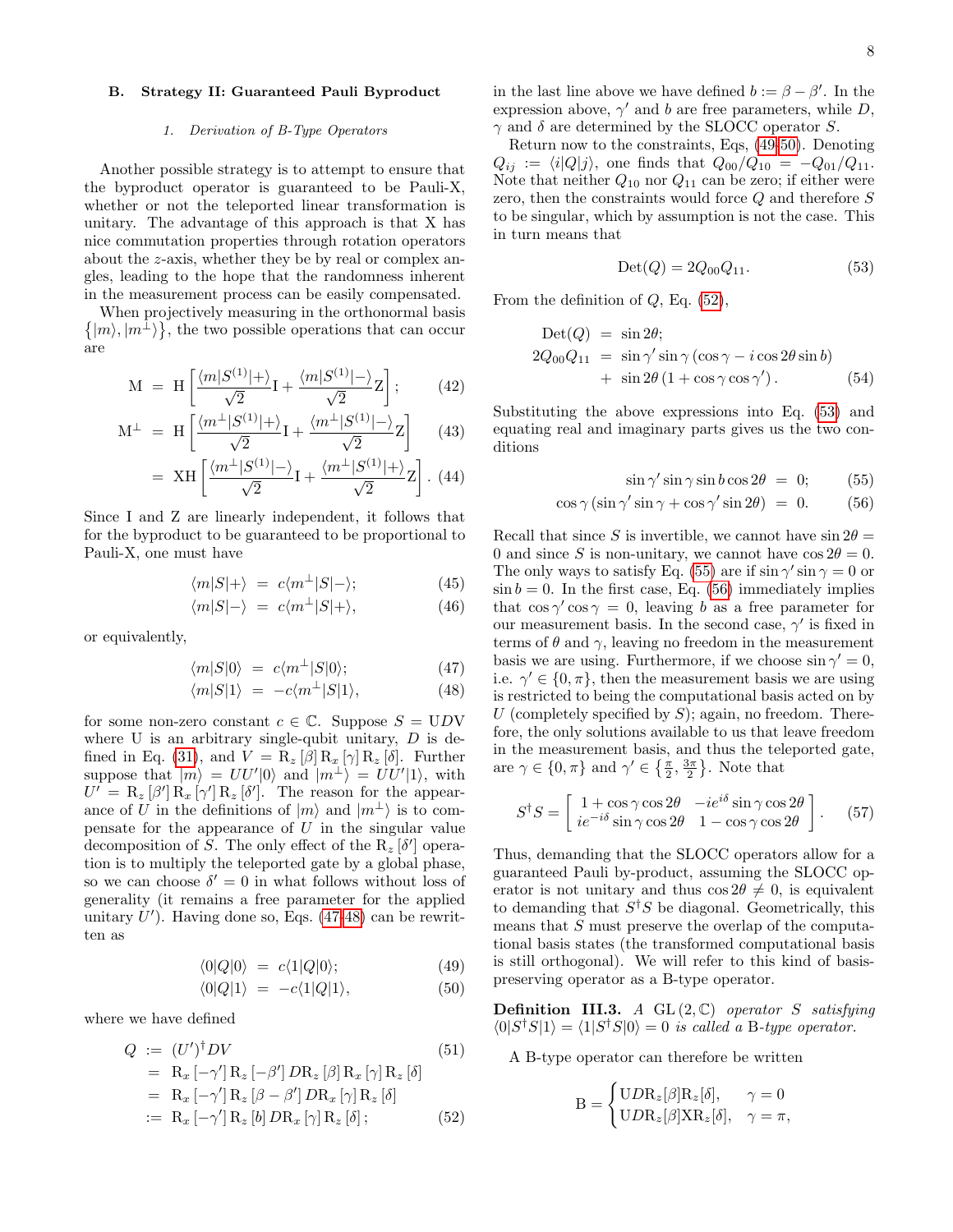ignoring overall phases. The two possibilities above can be simplified and collapsed into one. First, note that  $R_z [\beta]$  can be commuted past D and absorbed into U. Next, note that XDX is itself a diagonal matrix that results from swapping the diagonal entries of D. This means that the case where  $\gamma = \pi$  can be written instead as  $U'D'R_z [\delta]$ , where  $U' = UR_z [\beta] X$  and  $D' = XDX$ . Of course,  $R_z[\delta]$  can also be absorbed into U'; thus, a simple and completely general expression for a B-type operator is

$$
B = UD.
$$
 (58)

The diagonal matrix  $D$  in the singular value decomposition can be expressed as

$$
D \propto \text{diag}(\cos(\theta), \sin(\theta)) = \sqrt{\sin(\theta)\cos(\theta)} R_z[i\ln\cot(\theta)],
$$

so that the B-type operator becomes

<span id="page-8-2"></span>
$$
B \propto UR_z[i \ln \cot(\theta)].\tag{59}
$$

Because the unitary U can be absorbed directly into the measurement basis, one can interpret B-type operators as z-rotations by an imaginary angle, the value of which is related to the ratio of the singular values.

When the local operator is B-type, the singleparameter family of measurement bases satisfies  $\gamma' \in$  $\{\frac{\pi}{2}, \frac{3\pi}{2}\}\$ , and  $\beta' \in [0, 2\pi)$  is a free parameter. When this family of bases is used, the byproduct operator associated with measurement outcome 1 is always Z (up to a global phase). The teleported linear transformation is no longer unitary, however; it takes the form of a rotation about the z-axis of the Bloch sphere by a complex angle, followed by a Hadamard operation. The real part of the angle is completely specified by the choice of measurement basis, via the free parameter  $\beta'$ . The imaginary part is purely a function of the ratio of the singular values of the local  $GL(2,\mathbb{C})$  operator. Denoting the measurement outcome corresponding to  $\gamma' = \frac{\pi}{2}$  by  $m = 0$  and that for  $\gamma' = \frac{3\pi}{2}$  by  $m = 1$ , the teleported gate is given (up to a global phase) by

<span id="page-8-1"></span>
$$
M = \mathbf{X}^m \mathbf{H} \mathbf{R}_z \left[ \beta' + i \ln \cot \theta \right]. \tag{60}
$$

# 2. Properties of B-Transformed Cluster States

Interpreting the B-type operators as z-rotations by imaginary angles provides a simple insight into the nature of B-transformed cluster states. The  $R_z$  operator commutes with all CZ gates, so one can push it all the way through to the  $|+\rangle$  states in the definition of the cluster state, Eq. [\(4\)](#page-1-2). Because  $R_z(\xi)|+\rangle$  is an arbitrary singlequbit state, B-transformed cluster states are equivalent to applying CZ gates between qubits in arbitrary states (not including computational basis states, which would require singular B operators).

One might assume that B-transformed cluster states are equivalent to weighted cluster states [\[28–](#page-15-15)[32\]](#page-15-16), but this is not in fact the case. Weighted graph states are defined as  $\prod_{\langle i,j\rangle} \text{CP}(\varphi)_{i,j} |+\rangle^{\otimes n}$ , where the controlled-phase entangling gate is  $CP(\varphi) = \text{diag}(1, 1, 1, e^{i\varphi})$ ; the clusterstate edge weights are then given by  $w_{ij} = \varphi_{ij}$ . Consider the simplest counter-example of a three-qubit linear cluster state with the central qubit transformed by a B-type operator  $B = DR_z[\gamma]$  with  $D = diag(\cos \theta, \sin \theta)$ . The eigenvalues of the local reduced density matrices are all  $\left\{\frac{1}{2}(1 \pm \cos 2\theta)\right\}$ . On the other hand, for a threequbit 1D weighted graph state with edge weights  $\varphi_{12}$ and  $\varphi_{23}$ , the eigenvalues of the reduced density matrix are  $\frac{1}{2} (1 \pm \cos \frac{\varphi_{12}}{2}), \frac{1}{2} (1 \pm \frac{1}{2} \cos \varphi_{12} \cos \varphi_{23}),$  and  $\frac{1}{2}$   $\left(1 \pm \cos \frac{\varphi_{23}}{2}\right)$  for qubits 1 through 3, respectively. If the weighted graph and the B-transformed cluster are LU-equivalent, there must be some choice of  $\varphi_{12}$  and  $\varphi_{23}$  such that the spectra of the reduced density matrices are the same in both cases. For qubits 1 and 3 this implies  $\phi_{12} = \phi_{23} = 4\theta$ . For qubit 2 one obtains  $\frac{1}{2} (1 \pm \frac{1}{2} \cos 4\theta^2)$ . This matches the corresponding spectrum for the B-transformed cluster only when  $\theta = \pm \frac{\pi}{4}, \varphi = \pm \pi$ , in which case both states are LUequivalent to a perfect cluster.

Cluster states locally transformed by B-type operators also exhibit different properties from perfect cluster states. As with N-type operators, B-type operators change the local reduced density matrices of individual qubits within the state, as described in the following lemma.

<span id="page-8-0"></span>**Lemma III.4.** Let  $|Cl_n\rangle_{\mathcal{V}}$  be an n-qubit cluster state on the set of qubits V, with some subset  $\mathcal{Q} \subseteq \mathcal{V}$  acted upon by B-type operators. In particular, suppose that for each qubit  $i \in \mathcal{Q}$ , the B-type operator acting is given by  $B^{(i)} = D^{(i)}$  with  $D^{(i)} = \sqrt{2}$ diag  $(\cos \theta^{(i)}, \sin \theta^{(i)})$ . Then, the local reduced density matrix for any qubit  $k \in V$  is given by

$$
\rho_k = \cos^2 \theta^{(k)} |0\rangle\langle 0| + \sin^2 \theta^{(k)} |1\rangle\langle 1|
$$
  
+ 
$$
\left(\frac{1}{2}\sin 2\theta^{(k)} \prod_{j \in \mathcal{N}(k)} \cos 2\theta^{(j)} |0\rangle\langle 1| + \text{h.c.}\right),
$$

where  $\theta^{(k)} := \frac{\pi}{4}$  if  $k \notin \mathcal{Q}$ .

The lemma is easily proved by taking advantage of the expression [\(38\)](#page-5-1) for the Schmidt decomposition of a cluster state with one subsystem being qubit  $k$  alone, and then calculating  $\rho_k$  directly. The calculation is done by expressing the cluster state as the action of controlled-Z gates acting on the product state  $|+\rangle^{\otimes n}$ , and then using the fact that the  $D^{(i)}$  and controlled-Z gates are mutually commuting. A consequence of this lemma is that the reduced density matrix of a given qubit is maximally mixed if and only if the qubit itself and at least one of its neighbors are untouched by B-type operators. In general, qubits within B-transformed cluster states are not maximally entangled with the rest of the state; in fact,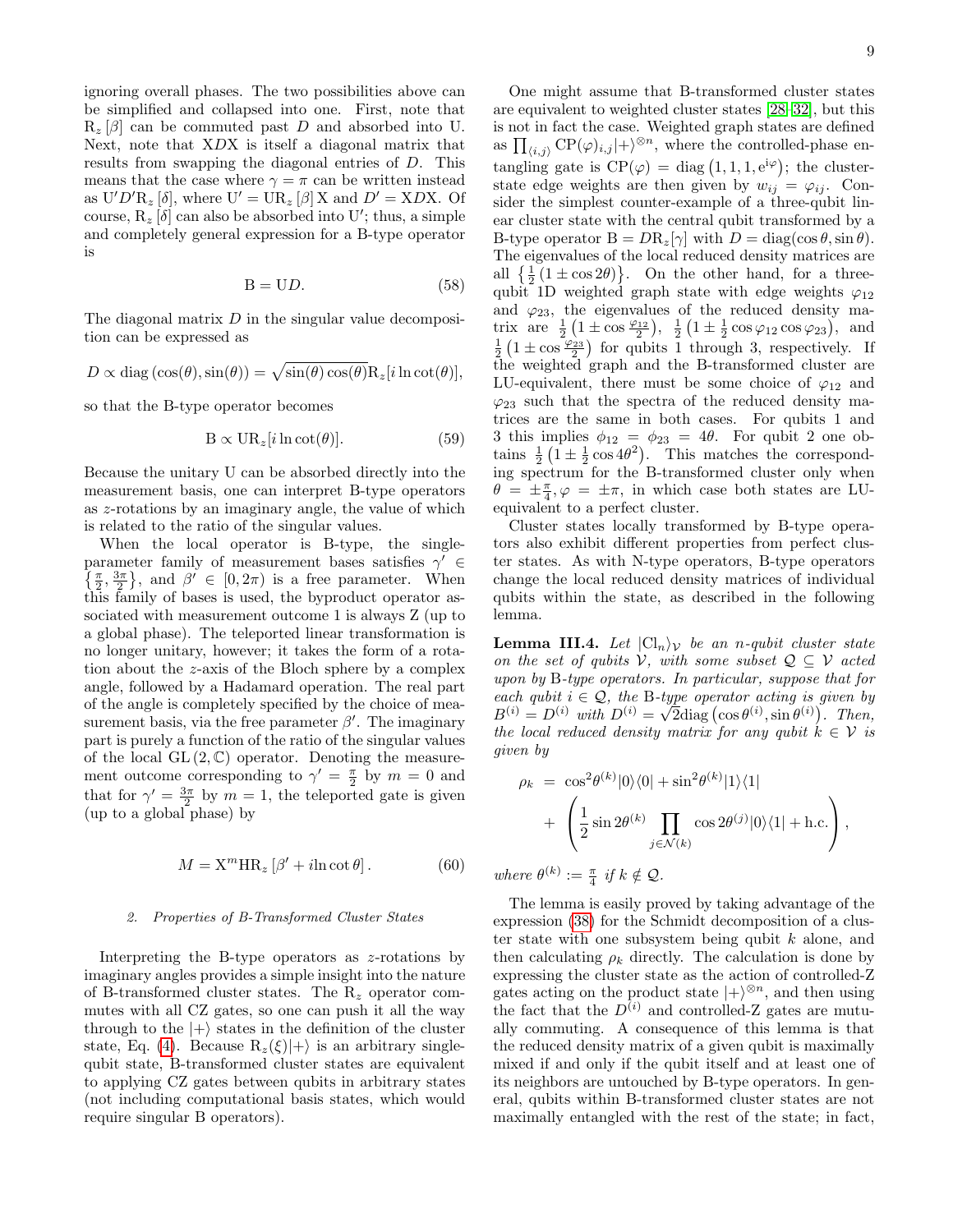they can be arbitrarily weakly entangled (with respect to the von Neumann entanglement entropy).

Consider now a ring of an even number of qubits, with identical B-type operators specified by  $\theta^{(2k)} = \theta$  acting on the qubits with even labels. The significance of such a state will become clear in Example [IV D.](#page-12-0) Twopoint correlation functions can be calculated exactly for this state. The result is that the nearest-neighbor correlation functions  $C_{2k,2k\pm1}(Z,X) = \cos 2\theta$  and the nextnearest-neighbor correlation functions  $C_{2k,2k\pm 2}(Z, Z)$  =  $C_{2k-1,2k+1}(X,X) = \cos^2(2\theta)$  are the only ones that are non-zero, while all the other two-point Pauli correlation functions are identically zero. Again, this differs from the perfect cluster state, where all correlation functions are zero.

Exact calculations on chains of up to 7 qubits with identical (but arbitrary) B-type operators  $B_{2j}$  =  $DR_z \left[ \gamma^{(2j)} \right]$  acting on even qubits 2j reveal that the non-zero Schmidt coefficients corresponding to any bipartition of the chain into two contiguous halves are  $\{\cos \theta, \sin \theta\}$ . The von Neumann entropy of entanglement is equal to the Shannon entropy of this list, and is generally less than one ebit. The MPS representation bears out this observation. In the canonical form the site matrices for the boundary qubits are

$$
A^{[1]}[0] = \frac{1}{\sqrt{2}} (\cos \theta^{(2)} \langle 0 | + \sin \theta^{(2)} \langle 1 | ), \qquad (61)
$$

$$
A^{[1]}[1] = \frac{1}{\sqrt{2}} (\cos \theta^{(2)} \langle 0 | - \sin \theta^{(2)} \langle 1 |); \qquad (62)
$$

$$
A^{[n]}[0] = |+\rangle; \quad A^{[n]}[1] = -|-\rangle,\tag{63}
$$

those for the bulk even sites are

$$
A^{[2j]}[0] = \begin{bmatrix} 0 & e^{-i\gamma^{(2j)}} \\ 0 & 0 \end{bmatrix}; \tag{64}
$$

$$
A^{[2j]}[1] = \begin{bmatrix} 0 & 0 \\ e^{i\gamma^{(2j)}} & 0 \end{bmatrix}, \tag{65}
$$

and those for the bulk odd sites are

$$
A^{[2j-1]}[0] = \begin{bmatrix} \cos \theta^{(2j)} & \sin \theta^{(2j)} \\ \cos \theta^{(2j)} & \sin \theta^{(2j)} \end{bmatrix}; \tag{66}
$$

$$
A^{[2j-1]}[1] = \begin{bmatrix} -\cos\theta^{(2j)} & \sin\theta^{(2j)} \\ \cos\theta^{(2j)} & -\sin\theta^{(2j)} \end{bmatrix}.
$$
 (67)

It's very easy to verify that the channels induced by the matrices on the odd sites are not unital in the sense given in Ref. [\[18\]](#page-15-4), so a  $B - U - B$  chain is not a quantum wire.

Such a 1D state would appear not to be capable of reliably processing a single qubit. This is true, but a simple modification of the geometry from one to two dimensions yields a usable resource for random length computation. This will be elaborated upon in Example [IV D.](#page-12-0)

# <span id="page-9-0"></span>IV. RANDOM LENGTH COMPUTATION

Neither Strategy I nor Strategy II discussed in the previous section directly offers a way to perform determin-

<span id="page-9-2"></span>

FIG. 2:  $N - U - N$  state, a one-dimensional structure that can be used for deterministic random-length single-qubit rotations.

istic single-qubit rotations. For Strategy I, it is unclear how to compensate for a byproduct operator  $R_x[\eta]$  where  $\eta \neq \pi$ , as such a byproduct operator does not possess convenient commutation properties with the H and  $R_z$  operations. Similarly, for Strategy II, it is unclear whether some number of non-unitary teleported gates can be combined to form a desired unitary.

Another perspective on the strategies is that a single measurement with outcome 1 teleports the gate  $HR_z [\xi + \epsilon]$ , where  $\xi \in \mathbb{C}$  is some angle associated with the always-on operation  $HR_z \left[\xi\right]$  (in the terminology of Ref. [\[18\]](#page-15-4)) and  $\epsilon \in \mathbb{C}$  is a possibly complex error associated with the byproduct. To correct this error in principle requires two additional measurement steps. The first measurement step should teleport the gate HR<sub>z</sub>  $[0] \equiv H$ , which would cancel the previously applied Hadamard gate; a possible X byproduct operator might result depending on the measurement outcome. On the second measurement step one would attempt to teleport  $HR_z [-\epsilon]$  or  $HR_z [\epsilon]$  depending on the previous measurement outcome, thus cancelling the original error  $\epsilon$ .

This procedure is only possible if the measurement immediately after first incurring an error cannot itself generate any further error  $\epsilon'$ . One way to guarantee such a circumstance is to impose that every alternate  $S_i$  operator is in fact unitary. Thus there must exist a class of states that are a strict subset of SLOCC-transformed cluster states, which constitute resources for randomlength universal gate teleportation. Likewise, a subset of SLOCC-transformed cluster states in two dimensions must be universal resources for MBQC. The remainder of this section is devoted to various explicit examples.

# <span id="page-9-1"></span>A. Deterministic single-qubit rotations:  $N - U - N$ state

Consider a one-dimensional state of the form

$$
|R\rangle = \mathcal{N}_1^{(1)} \otimes \mathcal{U}_2^{(2)} \otimes \mathcal{N}_3^{(3)} \otimes \mathcal{U}_4^{(4)} \cdots \otimes \mathcal{N}_n^{(n)} | \mathcal{C} \mathcal{L}_n \rangle, \quad (68)
$$

where the  $\{N^{(i)}\}$  are N-type operators, and the  $\{U^{(j)}\}$ are local unitaries (c.f. Fig. [2\)](#page-9-2). The goal is to teleport the single-qubit unitary

$$
U(\zeta, \eta, \xi) = R_x [\zeta] R_z [\eta] R_x [\xi]. \qquad (69)
$$

The first step is to use Strategy I to attempt a teleportation of  $HR_z$  [0], analogously to the scheme with the perfect 1D cluster state. For the correct choice of basis the measurement outcome  $m_1 = 0$  corresponds to success. One can then immediately measure qubit 2 in a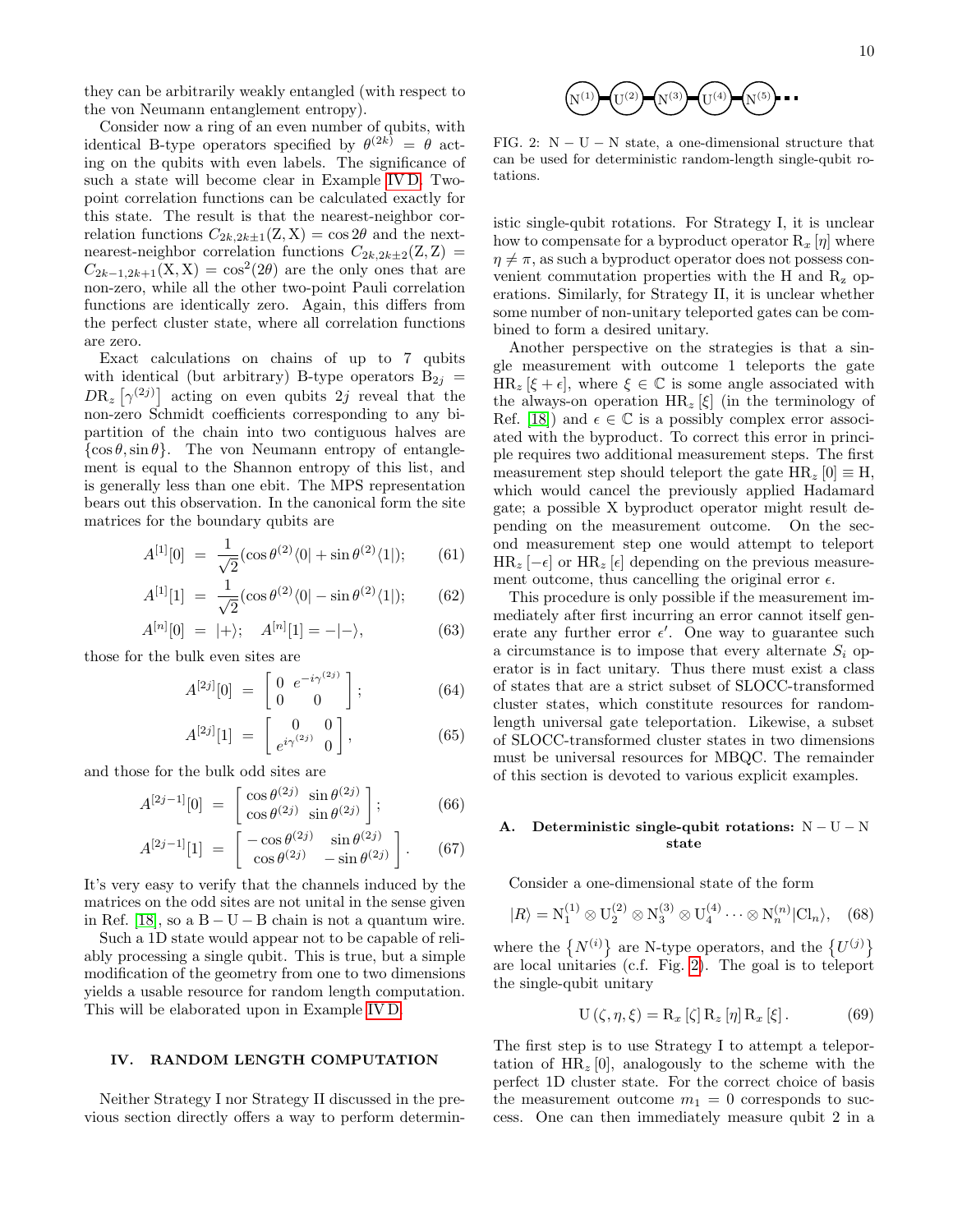basis that teleports  $X^{m_2}$ HR<sub>z</sub> [ $\xi$ ], and then use Strategy I to attempt the teleportation of  $HR_z\left[(-1)^{m_2}\eta\right]$  starting on qubit 3.

If the first measurement outcome is instead  $m_1 = 1$ then one instead teleports  $HR_z[\epsilon]$  with  $\epsilon \in \mathbb{R}$ . This error must be immediately corrected, because the next desired rotation is around an orthogonal axis. Happily, there is a local unitary  $U^{(2)}$  acting on the next qubit in the chain. The Hadamard operator that effects the now-undesired transformation of the rotation axes can be eliminated by teleporting another one  $(H^2 = I)$ . This is accomplished by measuring the next qubit in the basis  $\{U^{(2)}|+\rangle, U^{(2)}|-\rangle\}$ . Labelling the measurement outcome  $m_2$ , the teleported gates are

$$
X^{m_2}HHR_z\left[\epsilon\right] \equiv X^{m_2}R_z\left[\epsilon\right].\tag{70}
$$

The measurement basis for qubit 3 is then chosen such that measurement outcome  $m_3 = 0$  results in the gate  $HR_z\left[(-1)^{m_2+1}\epsilon\right]$  being teleported. In this case, the overall unitary becomes

$$
HR_z \left[ (-1)^{m_2+1} \epsilon \right] X^{m_2} R_z \left[ \epsilon \right] = Z^{m_2} HR_z \left[ -\epsilon \right] R_z \left[ \epsilon \right]
$$
  
= 
$$
Z^{m_2} H.
$$

At this point one has successfully teleported a Hadamard gate and an unimportant Pauli byproduct. The next measurement on a qubit with an even label can teleport the desired  $HR_z [\xi]$  gate without error. One then attempts to teleport  $HR_z[\eta]$  by measuring qubit 5, using Strategy I, etc.

The procedure corresponds to the following steps:

1. Measure qubit 1 with outcome  $m_1$  in the basis

<span id="page-10-1"></span>
$$
\{(N^{(1)\dagger})^{-1}R_z [-\xi_1] H | 0 \rangle, N^{(1)}R_z [-\xi_1] H | 1 \rangle \}; \quad (71)
$$

- 2. If  $m_1 = 0$ , then success;
- 3. If  $m_1 = 1$  then one has effectively teleported the gate  $R_x \left[ \epsilon^{(1)} \right] HR_z \left[ \xi_1 \right]$ , where

<span id="page-10-2"></span>
$$
\epsilon^{(1)} = \pm 2 \arctan \frac{\cos 2\theta^{(1)} \cos \xi_1}{1 \pm \cos 2\theta^{(1)} \sin \xi_1} + \pi.
$$
 (72)

Note that  $\epsilon^{(1)} = 0$  when  $N^{(1)} = U^{(1)}$   $(\theta^{(1)} = \pi/4)$ , as expected. Measure qubit 2 with outcome  $m_2$  in the basis  $\{U^{(2)}X|0\rangle, U^{(2)}X|1\rangle\};$ 

- 4. Measure qubit 3 with outcome  $m_3$  in the basis  $\{(\mathbf{N}^{(3)\dagger})^{-1}\mathbf{R}_{z}[\chi]\,\mathbf{H}|0\rangle, \mathbf{N}^{(3)}\mathbf{R}_{z}[\chi]\,\mathbf{H}|1\rangle\},\,\text{where}\,\,\chi=$  $(-1)^{m_2} \epsilon^{(1)};$
- 5. Repeat steps 3 and 4 on successive qubits  $2k$  and  $2k+1$  until outcome 1 is achieved on an odd qubit, using  $U^{(2)} \to U^{(2k)}$ ,  $N^{(3)} \to N^{(2k+1)}$ ,  $m_2 \to m_{2k}$ ,  $\epsilon^{(1)} \rightarrow \epsilon^{(2k-1)}$ .

The key point of this example is that as for any measurement on an odd-numbered qubit that yields the 'correct' outcome  $m_i = 0$ , one will have succeeded in implementing part of the desired single-qubit rotation. Furthermore, any errors resulting from outcomes  $m_i = 1$  are correctible by making further measurements. This thus constitutes a repeat-until-success strategy, and gives rise to a quasi-deterministic random-length single-qubit rotation. The likely reason for this one-dimensional state to be capable of processing a logical qubit is that the left and right parts of the state share an ebit of entanglement with respect to any cut, as mentioned in Sec. [III A 2.](#page-5-2)

# <span id="page-10-0"></span>B. Deterministic Universal MBQC:  $2D N - U - N$ State

For universal MBQC, a two-dimensional resource state is required. The precise geometry of the two-dimensional state on which MBQC occurs is determined by the specific circuit to be implemented. Ideally one would start with a state defined on a convenient and simple geometry, and then 'carve' the desired shape out by deleting certain qubits. For cluster-state MBQC, for example, one carves the required state out of a rectangular lattice by projectively measuring the unwanted qubits in the computational basis. The goal is to yield isolated one-dimensional wires, each of which represents a logical qubit, with links only existing between wires in places where an entangling gate between logical qubits is needed.

Consider now a regular two-dimensional lattice composed of  $N - U - N$  states, as depicted in Fig. [3.](#page-11-0) As in the usual cluster state, logical qubits are processed by alternating horizontal wires composed of physical qubits, and entangling gates by vertical chains connecting them. Unlike the cluster case, however, the procedure for implementing single-qubit rotations with  $N - U - N$  states is of random length, so it is impossible to decide in advance where the desired links between wires will occur. The computational cluster state then must be carved 'on the fly.'

Suppose that the quantum information encoding two logical qubits resides on (yet unmeasured) N-transformed physical qubits on two different wires. If an entangling gate between logical qubits is not desired at the next step, then the link between the wires can be first severed by measuring the intervening U-transformed chain qubit in the computational basis. An example of the method to decouple qubits 1 and 3 is shown in Fig. [3,](#page-11-0) where qubit 2 is measured in the computational basis. This has the effect of teleporting a Z gate to each of the logical qubits if the measurement outcome is  $m = 1$ . Other than taking into account the possible existence of these byproduct operators, the computation subsequently proceeds as in the one-dimensional case discussed above.

The desired entangling gate is implemented as follows. At the time that an entangling gate is needed, the local part of the resource state looks like two 1D  $N - U -$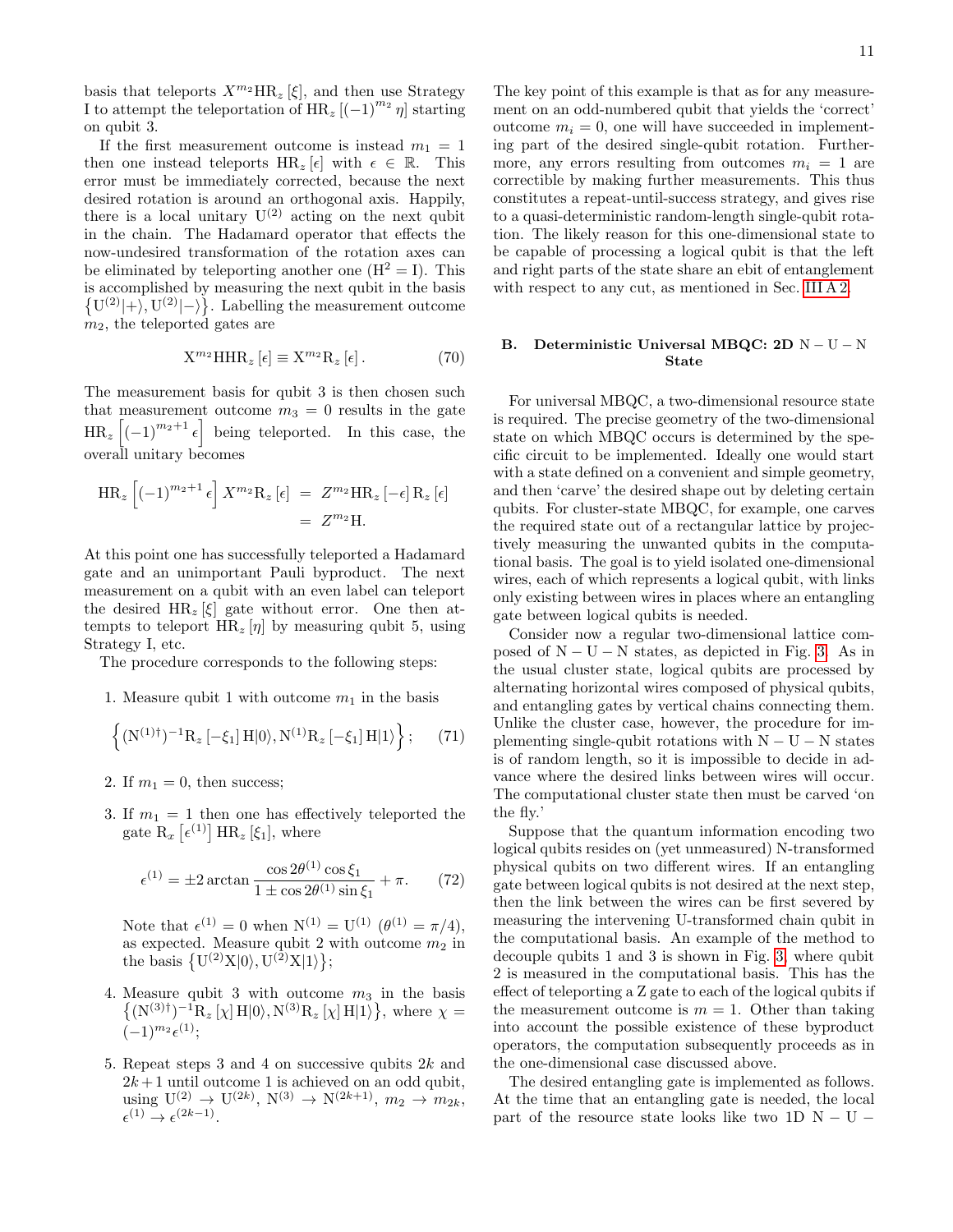

<span id="page-11-0"></span>FIG. 3: 2D N  $-$  U  $-$  N state, universal for quasi-deterministic MBQC. The qubits labeled 1, 2 and 3 can be used to implement an entangling gate, which involves measuring qubit 2 in the Y basis. Alternatively, if an entangling gate is not desired here, qubits 1 and 3 can be decoupled by measuring qubit 2 in the Z basis.

N states, each coupled via CZ operations to an ancilla initially in the state  $|+\rangle$  and subsequently acted on by an arbitrary U. In Fig. [3,](#page-11-0) the entangling link is represented by the vertical N−U−N chain labeled by qubits 1, 2, and 3. The local part of the state is mathematically described as

$$
|R\rangle = N_1^{(1)} U_2^{(2)} N_3^{(3)} C Z_{1,2} C Z_{2,3} |c+t\rangle_{123}, \qquad (73)
$$

where the states  $|c\rangle$  and  $|t\rangle$  could be thought of as control and target states respectively for some entangling gate. Now, qubits 1 and 3 are measured in the usual Strategy I basis [\(71\)](#page-10-1) with  $\xi^{(i)} = 0$ , while qubit 2 is measured in the eigenbasis of the Pauli operator Y, suitably rotated by  $U^{(2)}$ . This procedure teleports the state initially situated on qubits 1 and 3 through an entangling gate

$$
G_{1,3} = R_x \left[ \mu^{(1)} \right]_1^{m_1} X_1^{m_1 + m_2} H_1
$$
  
 
$$
\times R_x \left[ \mu^{(3)} \right]_3^{m_3} X_3^{m_2 + m_3} H_3 M_{1,3}
$$
 (74)

to qubits 4 and 5, with

$$
M_{1,3} = |00\rangle\langle00|_{1,3} + i|01\rangle\langle01|_{1,3} + i|10\rangle\langle10|_{1,3} + |11\rangle\langle11|_{1,3}. \tag{75}
$$

Here, the  $\{\mu^{(i)}\}$  are the standard Strategy I byproduct angles, Eq.  $(34)$  or  $(72)$ . This entangling operation is related to CZ via

$$
CZ_{1,3} \equiv X_1 X_3 R_z [\pi/2]_1 R_z [\pi/2]_3 M_{1,3} X_1 X_3, \qquad (76)
$$

and so  $G_{i,j}$  together with single-qubit operators forms a universal set of gates.

# C. Probabilistic single-qubit rotations:  $B - U - B$ state

Next consider a one-dimensional state of the form

<span id="page-11-2"></span>
$$
|R\rangle = \mathcal{B}_1^{(1)} \otimes \mathcal{U}_2^{(2)} \otimes \mathcal{B}_3^{(3)} \otimes \mathcal{U}_4^{(4)} \cdots \otimes \mathcal{B}_{2n+1}^{(2n+1)} |C_{2n+1}\rangle, (77)
$$

<span id="page-11-1"></span>

FIG. 4: B−U−B state, a one-dimensional structure that can be used for probabilistic random-length single-qubit rotations.

where the  ${B^{(2i+1)}}$  are B-type operators, and the  $\{U^{(2i)}\}\$ are once again local unitaries (c.f. Fig. [4\)](#page-11-1). This structure ensures that none of the bonds present in the structure is perfect; no particle has maximal entropy of entanglement with the rest of the state. This fact is a consequence of Lemma [III.4;](#page-8-0) there is no qubit unaffected by B-type operators whose neighborhood contains any unaffected qubits.

All single-qubit measurements for the odd-numbered qubits now correspond to Strategy II, in which the byproduct operator is always X if it occurs. All even-numbered qubits are measured in the  $\{U^{(2i)}|+\rangle, U^{(2i)}|-\rangle\}$  basis; as in the previous example, the only purpose of these measurements is to enable the removal of undesired contributions to the rotation angles. The main difference from the previous example is that a non-unitary gate of the form  $HR_z [\xi_{2i+1}]$  is teleported, where  $\xi_{2i+1} \in \mathbb{C}$ . The present goal is therefore to compensate for the imaginary part of the rotation angle.

As discussed in the previous section and Eq. [\(60\)](#page-8-1), the imaginary part of  $\xi_{2i+1}$  is entirely determined by the ratio of the singular values of  $B^{(2i+1)}$ , and can be defined as  $\epsilon = i \ln \left( \cot \theta^{(2i+1)} \right)$ . Consider momentarily the special case where the  ${B^{(2i+1)}}$  all have the same singular values. The gate teleported by a measurement of the B-transformed qubit  $2i + 1$  will then be proportional to R<sub>z</sub>  $[\epsilon(-1)^{m_{2i}+m_{2i-2}+\ldots}]$ , ignoring all rotations about real angles which are entirely determined by the choice of measurement basis. In short, the sign of the imaginary angle depends on the outcomes of the previous measurements on even-numbered U-transformed qubits.

The imaginary component therefore undergoes a random walk of step-length  $|\epsilon|$ . In particular, the walker takes its first step to the right when the first measurement outcome of an even-numbered qubit is 0, and to the left if it is 1. Subsequently, a measurement outcome of 0 on an even-numbered qubit causes the walker to take another step in the same direction as the previous step, while outcome 1 makes the walker take a step in the opposite direction.

The two possible measurement outcomes with odd qubits are always equally likely, but the probabilities with even qubits depend on the singular values of the B-type operators from the (odd) neighboring qubits, and generally speaking the walker is more likely to stray further from the origin than to step back towards it. For example, consider measuring the first two qubits of  $|R\rangle$  in Eq. [\(77\)](#page-11-2) in the  $\{|\rangle, |\rangle\}$  basis. It can easily be shown, using the Schmidt decomposition [\(38\)](#page-5-1) and the expres-sion [\(58\)](#page-7-6), that the probabilities of the outcome  $|\pm\rangle$  on qubit 1 are equal, and that those on qubit 2 are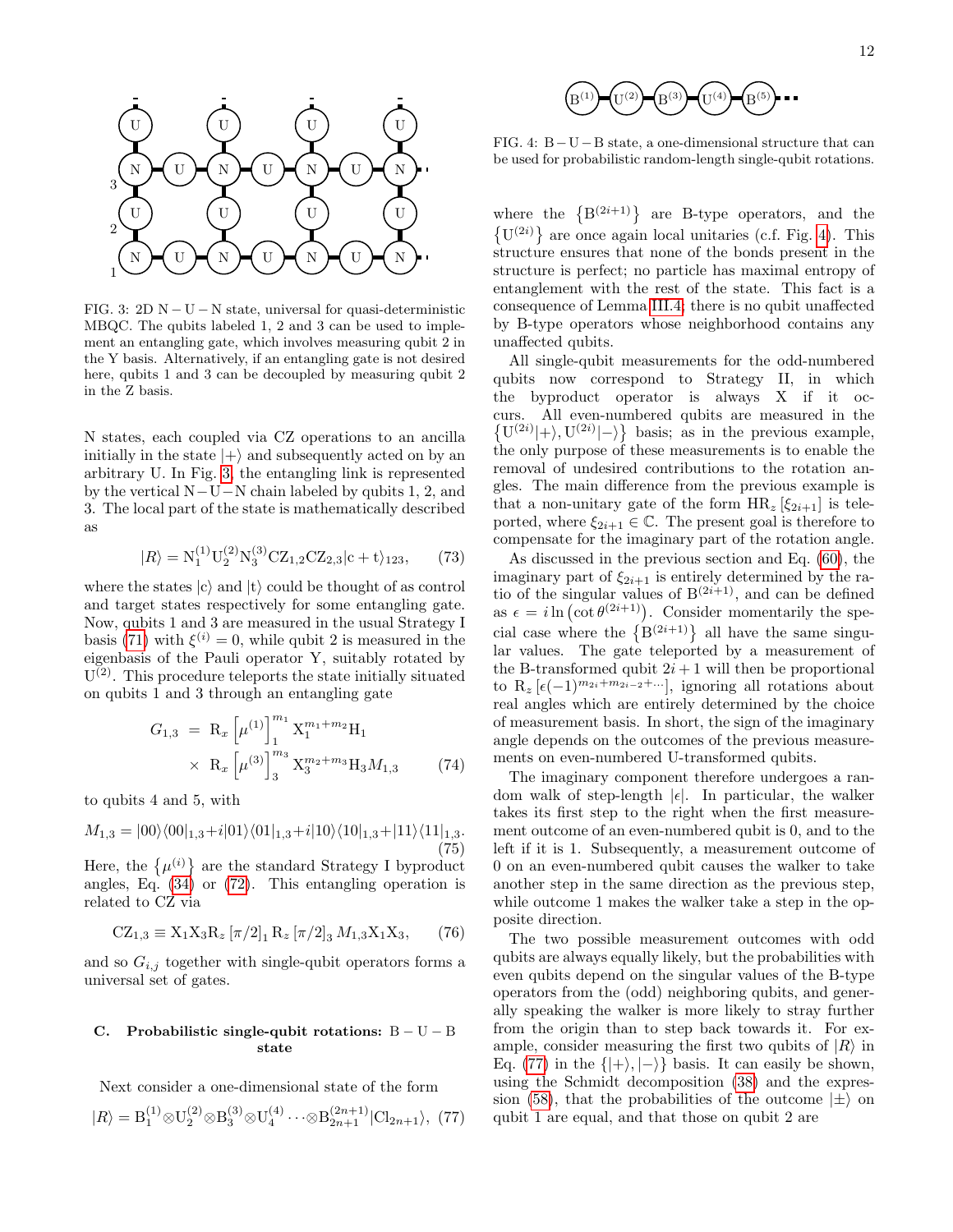$$
p_{\pm,2} = \frac{1}{2} \left( 1 \pm \cos 2\theta^{(1)} \cos 2\theta^{(3)} \right). \tag{78}
$$

Here, the random walk effectively begins at position ln  $(\tan \theta^{(1)})$  and moves to ln  $(\tan \theta^{(1)}) \pm \ln (\tan \theta^{(3)})$ . For a situation to arise where the walker moves closer to the origin with probability greater than  $1/2$ , one of the two pairs of conditions

$$
\left| \ln \left( \tan \theta^{(1)} \right) \pm \ln \left( \tan \theta^{(3)} \right) \right| > 2 \left| \ln \left( \tan \theta^{(1)} \right) \right| \tag{79} \n\pm \cos 2\theta^{(1)} \cos 2\theta^{(3)} > 0
$$
\n(80)

must be simultaneously satisfied, for either sign. If the  $\{\theta^{(i)}\}$  are chosen uniformly at random, then the probability of this happening is only about 0.315. If this measurement procedure is continued down the chain, with qubits 3-5 relabelled 1-3 after the first two measurements and so on, the current value of  $\theta^{(1)}$  tends to drift away from  $\pi/4$  towards either 0 or  $\pi/2$ , and the range of values of  $\theta^{(3)}$  for which the walker is likely to turn around and walk towards the origin progressively shrinks. Furthermore, if  $\{\theta^{(1)}\}$  and  $\{\theta^{(3)}\}$  are equal at any time, the walker is guaranteed to be more likely to continue in one direction than to turn around.

This procedure constitutes a probabilistic method for implementing a single-qubit rotation. Unfortunately if the walker strays too far from the origin, it becomes effectively impossible to recover and the attempted gate teleportation fails. The entire computation must then be repeated. If the singular values of the  $B^{2i+1}$  are chosen such that the imaginary components of the teleported angles are all integer multiples of each other, then the behavior of the random walk is even more deleterious. A judicious two-dimensional arrangement of  $B - U - B$ chains avoids this catastrophe, as discussed in the next example.

# <span id="page-12-0"></span>D. Universal MBQC: Percolated 2D Cluster State from  $3D B - U - B$  state

In the previous example using Strategy II, a possibly infinite number of steps may be required to teleport an arbitrary single-qubit unitary. But quitting the protocol results in catastrophic failure: because the computational wire is effectively broken, the entire gate teleportation must be attempted from the beginning. A solution to these problems is to employ the 3D extension to the previous resource, corresponding to a cluster state transformed by alternating B-type operators and unitaries. This corresponds to a lattice with two interpenetrating cubic sublattices, a B-lattice and a U-lattice.

An example of this 3D resource, a cube with side length 3, is depicted in Fig. [5.](#page-12-1) Initially, Z-basis measurements in the z-direction (as labeled in Fig. [5\)](#page-12-1) are used to carve out a structure in which each B-transformed qubit in the  $x - y$  plane, shaded grey, is attached to a long vertical



<span id="page-12-1"></span>FIG. 5: 3D cluster state with B-type operators and unitaries acting on alternate qubits (a) before carving and (b) after carving. Grey qubits are acted upon by B-type operators and white qubits by local unitaries. Z-basis measurements are made in the  $z$  direction in (a) to disentangle those vertical chains originating from a white qubit in the  $x - y$  plane. A measurement protocol along the remaining vertical chains in (b) produces a percolated 2D cluster in the  $x - y$  plane.

B − U − B chain. Measurements are made on the chain qubits, starting at qubit above the B-transformed qubit on the computational wire and continuing in the vertical direction until success (defined below) is achieved. The goal is to probabilistically produce perfect entanglement in the  $x - y$  plane, thereby effectively eliminating the B operators in the horizontal direction. The result is a 2D cluster state in this plane with missing entanglement bonds in random locations. As long as the mean density of broken links exceeds the percolation threshold for a two-dimensional square lattice, the resource is universal for MBQC [\[23\]](#page-15-9).

Consider the first vertical chain from the left in Fig. [5.](#page-12-1) Recall that one can interpret B as a z-rotation by an imaginary angle  $\pm i \ln \lambda$ , as shown in Eq. [\(59\)](#page-8-2). For simplicity, we assume the unitary operators acting on evennumbered qubits are all equal to the identity; were they not, they could be compensated by a suitable rotation of the measurement basis for. The portion of the state corresponding to the first four qubits of the vertical chain (with the qubit that intersects the horizontal chain labeled 1), is then (ignoring normalization)

$$
|T\rangle = B_1 B_3 C Z_{1,2} C Z_{2,3} C Z_{3,4}| ++++\rangle_{1234}
$$
  
= R<sub>z</sub> [iln $\lambda$ ] <sub>1</sub> R<sub>z</sub> [iln $\lambda$ ] <sub>3</sub> |Cl<sub>4</sub> \rangle<sub>1234</sub>,

ignoring normalization factors as usual. First, qubits 2 and 3 are measured in the  $\{|\rangle, |\rangle\}$  basis (of course, the measurement basis for qubit 2 would need to be rotated if a local unitary  $U^{(2)}$  were acting). These are commuting measurements, since they are on different qubits and not adaptive. The effect is to teleport the state  $R_z[i\pi\lambda]+i\pi$ from qubit 3 through  $X^{m_2}H X^{m_1}H \equiv X^{m_2}Z^{m_1}$  to qubit 1, yielding the new state

$$
|T'\rangle = R_z [i \ln \lambda]_1 C Z_{1,4} X_1^{m_2} Z_1^{m_1} R_z [i \ln \lambda]_1 | ++ \rangle_{14}
$$
  
= C Z\_{1,4} R\_z [i((-1)^{m\_2} + 1) \ln \lambda)]\_1 | ++ \rangle\_{14}

up to overall local unitaries on the final state.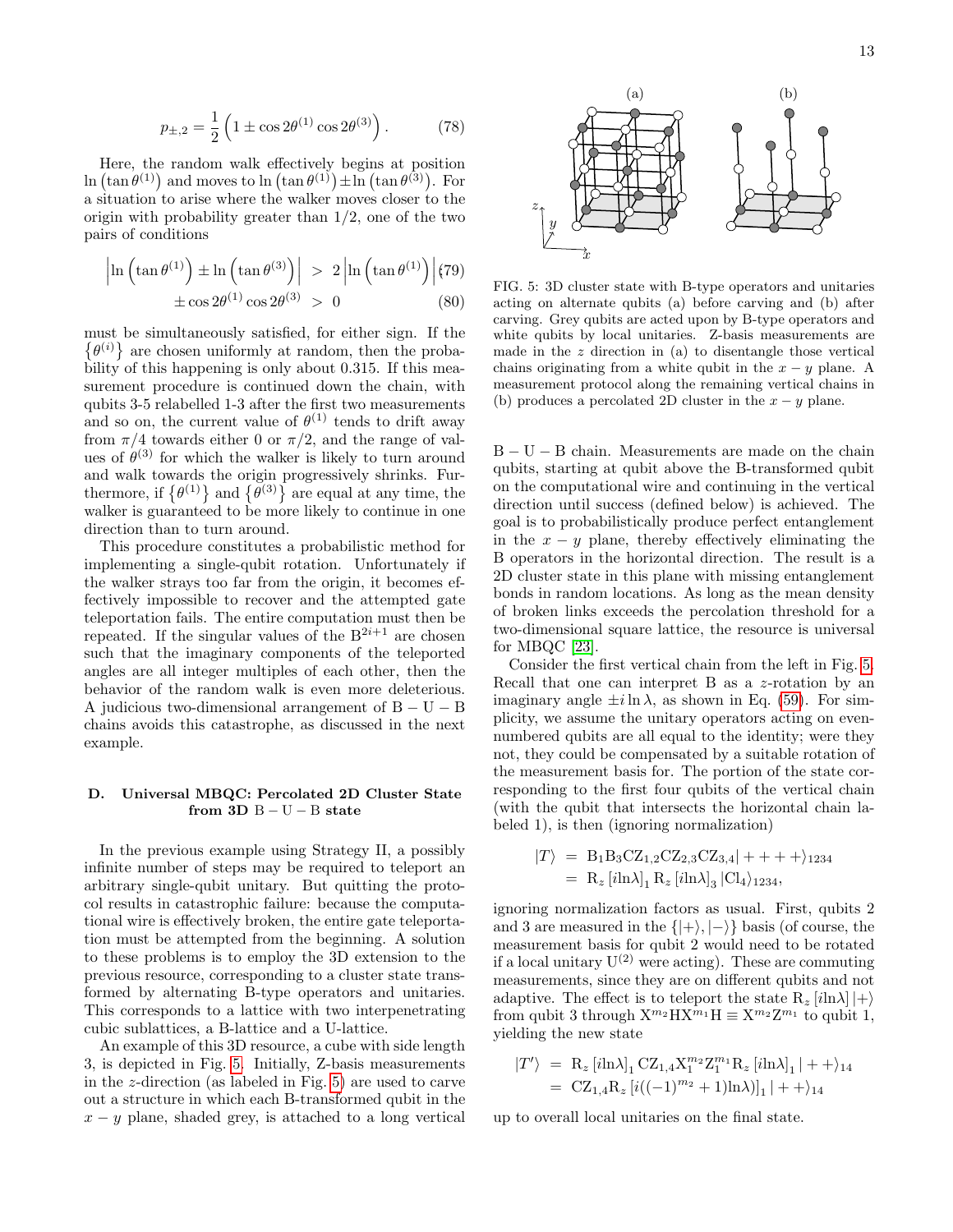If  $m_2 = 1$ , then the imaginary part of the rotation angle is completely canceled. Qubit 4 can then be measured in the computational basis (again, suitably rotated if necessary) to disentangle the rest of the vertical chain from the horizontal chain. The result is a perfect cluster along the first three qubits in the horizontal direction, and the B-type operator is effectively deleted.

If  $m_2 = 0$ , then the situation is similar to the original. There is still a B-type operator present in the horizontal direction, now corresponding to a z-rotation about an angle with imaginary part  $2\ln\lambda = \ln\lambda^2$ . In other words, the new effective B-type operator in the horizontal chain has a ratio of singular values that is the square of the original one. In order to remove the effect of the B-type operator, the chain qubits must be measured sequentially until the total number of steps towards the origin exceeds by 1 the total number of steps away.

The probabilities  $p_0^{(k)}$  and  $p_1^{(k)}$  of the outcomes 0 and 1 on an even qubit in the vertical chain, where  $k > 0$  is the present position of the walker on the real number line, are given by

$$
p_0^{(k)} = \frac{1 + \lambda^{2k+2}}{1 + \lambda^2 + \lambda^{2k} + \lambda^{2k+2}} \sim O(1); \qquad (81)
$$

$$
p_1^{(k)} = \frac{\lambda^2 + \lambda^{2k}}{1 + \lambda^2 + \lambda^{2k} + \lambda^{2k+2}} \sim O(\lambda^2). \tag{82}
$$

The total probability  $p_n$  that the effect of the B will be undone within  $2n$  measurements is the sum of the probabilities of all of the possible trajectories of the walker on  $n$  or fewer steps with initial position 1, final position 0 and all intermediate positions strictly positive.

The probability  $p_{10}$  of undoing the B operator after 10 attempts (20 measurements) is shown in Fig. [6](#page-13-1) as a function of the ratio of singular values  $\lambda$ . Calculation of the exact probability  $p_{\infty}$  is computationally intractable, for two reasons. First, the number of valid trajectories for the walker grows exponentially in the number of steps allowed. Second, the probability of any particular trajectory depends on the full history of the walker, not just the number of steps. Of course,  $p_{\infty}$  must approach 1 as  $\lambda$  approaches unity (the limit that B becomes a unitary matrix). In this case, the walk reduces to the simple 1D random walk, which is known to sample the origin frequently.

If after some predetermined number of measurements along a vertical chain one has not yet succeeded in undoing B, the qubit at the root of the chain (i.e. in the computational wire) can be measured in the computational basis and thereby deleted. The result is a broken link in the 2D cluster state. The important result shown in Fig. [6](#page-13-1) is that there is a critical value of  $\lambda$ , called  $\lambda_c$ , above which the probability of successfully undoing the B rises above the (bond) percolation threshold for a 2D square lattice (approximately 0.593). For this walk, the critical value obeys  $\lambda_c \lesssim 0.379$ . The upper bound for  $\lambda_c$ is read off the thick blue curve from Fig. [6.](#page-13-1) Thus, this procedure probabilistically yields a universal resource for



<span id="page-13-1"></span>FIG. 6: (Color online) Probability of success of the procedure for deleting a B-type operator in the plane via a random walk in the third dimension, as a function of the ratio  $\lambda$  of the singular values (thick blue, color online). The probabilities  $p_k$  of deleting B with exactly k even-qubit measurements are also shown for  $k$  from 1 to 10 (thin, decreasing with increasing  $k$ , and the thick blue line is the sum of these. The red dashed line is the percolation threshold.

MBQC provided that  $\lambda$  is sufficiently large. We note that a similar example was considered in [\[15\]](#page-15-1), where the resource was a 2D cluster state with identical B-type operators acting everywhere and the percolation proceeded via two-element POVMs that either removed the B or deleted the qubit. There, the critical value of  $\lambda$  was found to be 0.649.

# <span id="page-13-0"></span>V. DISCUSSION AND CONCLUSIONS

Motivated by a desire to identify new resource states for measurement-based quantum computing, we have performed a (non-exhaustive) search of the equivalence class of n-qubit cluster states on a rectangular lattice, under the action of  $GL(2,\mathbb{C})^{\otimes n}$ . In particular, our aim was to identify which states within this class could be used as resources for MBQC, by designing explicit protocols for teleporting single-qubit gates and two-qubit entangling gates, driven by adaptive local projective measurements. We identified a class of one-dimensional states, the socalled  $N - U - N$  states, that are deterministically universal for single-qubit rotations, although with a random number of measurements needed to teleport the desired rotation. We also identified a probabilistically universal resource for single-qubit rotations: the so-called B−U−B states. We then described a three-dimensional extension of  $B - U - B$  states that can yield a universal resource for deterministic MBQC beyond a percolation threshold, and a 2D  $N - U - N$  state that is also universal for deterministic but random-length MBQC.

Several interesting open issues arise as the result of this work. First, it is not clear what (if any) relationship exists between the states uncovered in this work and other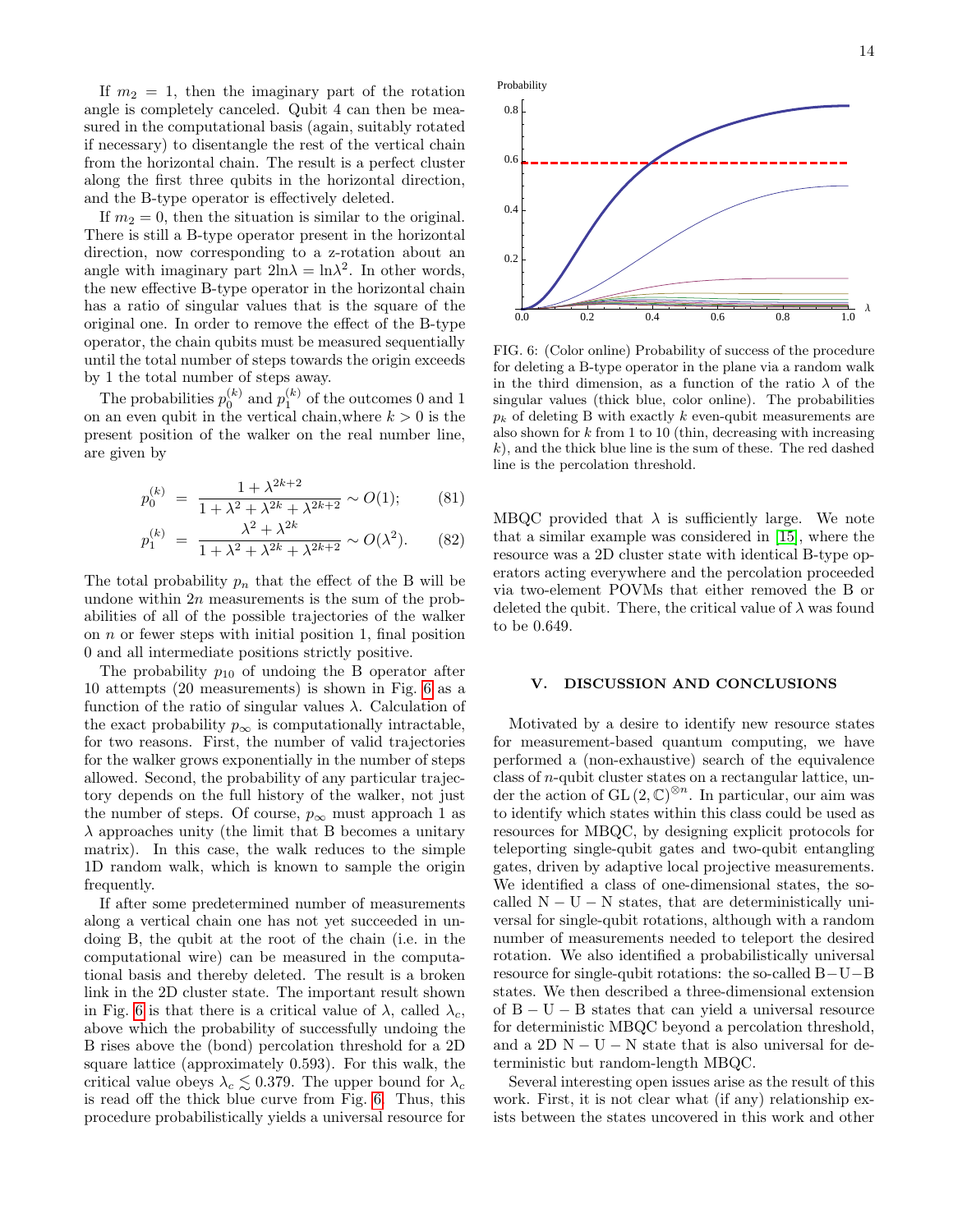known resource states. For example, the probabilistic nature of the protocol with  $B - U - B$  states has features in common with that of other resources for MBQC, such as photonic cluster states prepared via probabilistic entangling gates or with unreliable sources [\[33–](#page-15-17)[36\]](#page-15-18). Likewise, the quasi-deterministic  $N - U - N$  states share various characteristics with the AKLT-inspired resources of Refs. [\[5,](#page-14-4) [10,](#page-14-9) [15,](#page-15-1) [20\]](#page-15-6), in particular the exponential spin correlations and the repeat-until-success measurementbased strategies. One distinction is that only one alternating sublattice of the  $N - U - N$  states exhibits nonzero correlation functions, whereas in the AKLT chain, every qubit is correlated with every other. Presumably a true identification of an AKLT-type resource with a Ntransformed cluster state will require N-type operators to be present on every qubit, a case we have not handled here.

Also, it will be important to better understand the relationships of these states with the universal quantum wires of Ref. [\[18\]](#page-15-4). In that work, certain reasonable physical assumptions were imposed on 1D wires at the outset, for example: the possibility of producing a wire via a translationally invariant nearest-neighbour global entangling operation, the asymptotic sharing of an ebit of entanglement between the left and right halves of the chain, etc. In our work, it is not clear if a translationally invariant scheme exists for producing  $N - U - N$  or  $B - U - B$ chains. Evidence from exact calculations on small chains and the explicit description of the states within the MPS representation reveals that although the left and right halves of  $N - U - N$  chains share an ebit, the halves of the  $B - U - B$  chains do not. This seems reasonable, as the  $N - U - N$  chain is quasideterministically universal for single-qubit rotations, while the  $B - U - B$  chain is only probabilistically so.

Second, it is conceivable that all states that have been hitherto identified as universal resources for MBQC are in fact SLOCC-equivalent to the family of cluster states. There is some evidence to support this conjecture. For example, the results of Ref. [\[19\]](#page-15-5) show that many seemingly diverse resource states can be reduced to cluster states via local strategies. Similarly, the proof of the universality of the 2D AKLT state on a honeycomb lattice proceeds via local reduction to a random graph state, which can in turn be reduced to a percolated cluster state [\[14\]](#page-15-0). This reduction is successful despite the fact

that the initial resource is defined on qutrits rather than qubits, and on a non-rectangular lattice. An even more intriguing possibility (though we believe it to be unlikely) is that all possible states for universal MBQC fall within the SLOCC-equivalence class of the cluster states. At the very least, the relative size of this class decreases exponentially with the total number of physical qubits, as expected [\[16,](#page-15-2) [17\]](#page-15-3).

Third, while we have shown that a certain subset of the orbit of the cluster states under SLOCC are useful resources, either probabilistically or quasideterministically, it is not clear if the remaining SLOCCtransformed cluster states are also universal resources for MBQC. Generically, single-qubit measurements on these states teleport gates with byproduct operators that are rotations about the X axis by complex angles. One possibility is that there is a measurement protocol that can accommodate all possible byproducts that we simply haven't found. Perhaps there is another sense, besides quasi-deterministic or probabilistic, in which these states can be said to be useful for MBQC. Another possibility is that there is some map from the full orbit to the particular subset of states considered in the work. Alternatively, the states in the full orbit may not be useful resources, though we have not attempted to prove this.

Finally, it would be useful if the resources presented in this work could be realized as the ground states of a physical Hamiltonian. A recent no-go theorem [\[37\]](#page-15-19) shows this cannot be the case for frustration-free Hamiltonians on qubits. The question remains open for frustrated Hamiltonians, for instance the AKLT Hamiltonian in the Haldane phase [\[20](#page-15-6)[–22\]](#page-15-8). Another possibility is that the ground states of physical Hamiltonians could be locally reduced to the resources we have found. Further research is needed to answer these and related questions.

# VI. ACKNOWLEDGEMENTS

The authors are grateful to Jens Eisert, David Gross, and Gilad Gour for stimulating discussions. This research was supported by Alberta Innovates - Technology Futures and the Natural Sciences and Engineering Research Council of Canada (NSERC).

- <span id="page-14-0"></span>[1] R. Raussendorf and H. J. Briegel, Phys. Rev. Lett. 86, 5188 (2001).
- <span id="page-14-1"></span>[2] R. Raussendorf, D. E. Browne, and H. J. Briegel, Phys. Rev. A 68, 022312 (2003).
- <span id="page-14-2"></span>[3] M. Van den Nest, W. Dür, A. Miyake, and H. J. Briegel, New J. Phys. 9, 204 (2007).
- <span id="page-14-3"></span>[4] D. Gross and J. Eisert, Phys. Rev. Lett. 98, 220503 (2007).
- <span id="page-14-4"></span>[5] D. Gross, J. Eisert, N. Schuch, and D. Perez-Garcia,

Phys. Rev. A 76, 052315 (2007).

- <span id="page-14-5"></span>[6] G. Gour and N. R. Wallach, J. Math. Phys. 51, 112201  $(2010).$
- <span id="page-14-6"></span>[7] M. A. Nielsen, Rep. Math. Phys. 57, 147 (2006).
- <span id="page-14-7"></span>[8] M. Van den Nest, K. Luttmer, W. Dür, and H. J. Briegel, Phys. Rev. A 77, 012301 (2008).
- <span id="page-14-8"></span>[9] S. D. Bartlett and T. Rudolph, Phys. Rev. A 74,  $040302(R)$  (2006).
- <span id="page-14-9"></span>[10] G. K. Brennen and A. Miyake, Phys. Rev. Lett. 101,